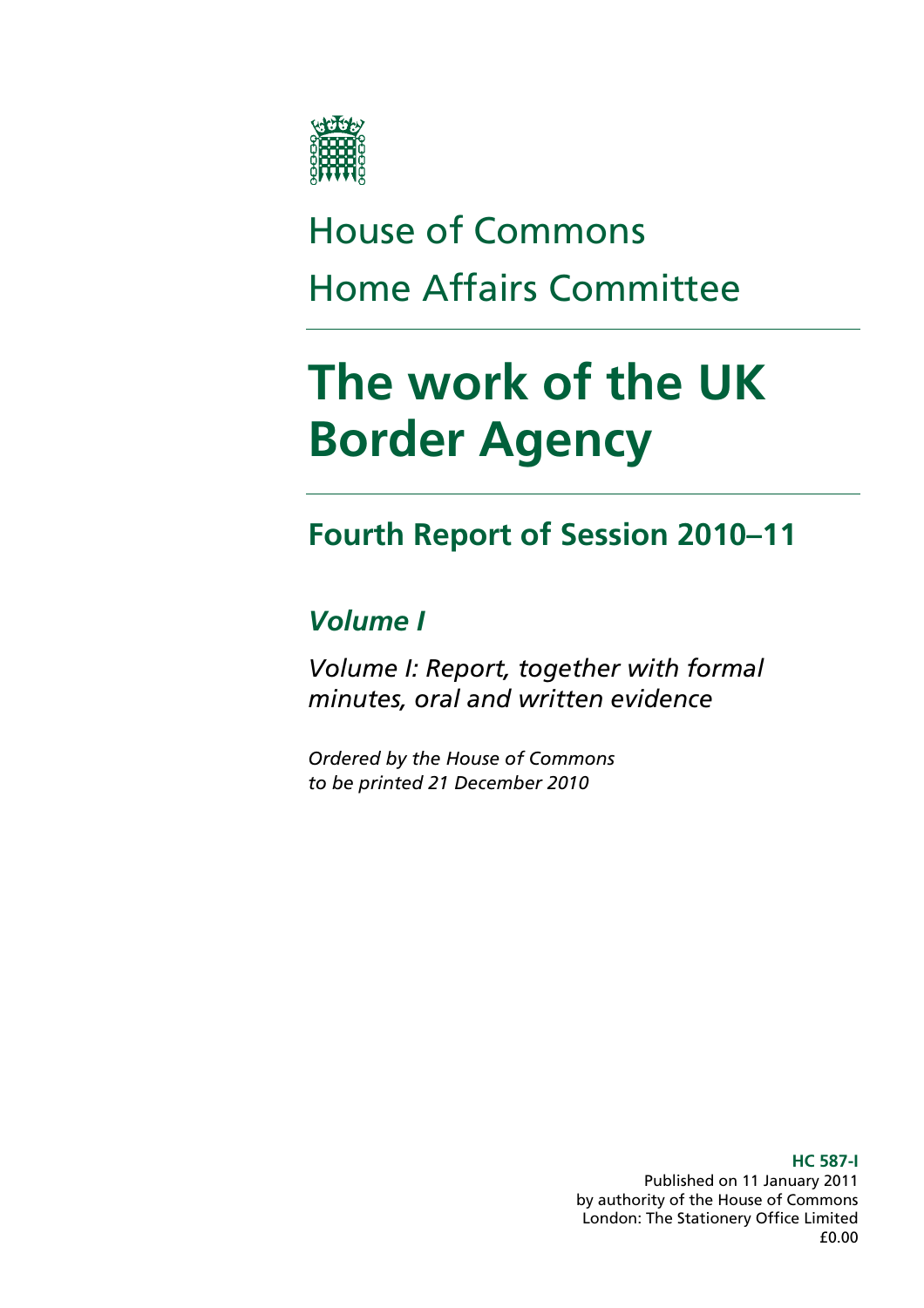## **The Home Affairs Committee**

The Home Affairs Committee is appointed by the House of Commons to examine the expenditure, administration, and policy of the Home Office and its associated public bodies.

#### **Current membership**

Rt Hon Keith Vaz MP (*Labour, Leicester East*) (Chair) Nicola Blackwood MP (*Conservative, Oxford West and Abington*) Mr Aidan Burley MP (*Conservative, Cannock Chase*) James Clappison MP (*Conservative, Hertsmere*) Lorraine Fullbrook MP (*Conservative, South Ribble*) Dr Julian Huppert MP (*Liberal Democrat, Cambridge*) Steve McCabe MP (*Labour, Birmingham Selly Oak*) Rt Hon Alun Michael MP (*Labour & Co-operative, Cardiff South and Penarth*) Bridget Phillipson MP (*Labour, Houghton and Sunderland South*) Mark Reckless MP (*Conservative, Rochester and Strood*) Mr David Winnick MP (*Labour, Walsall North*)

The following member was also a member of the committee during the parliament.

Mary Macleod MP (*Conservative, Brentford and Isleworth*)

#### **Powers**

The Committee is one of the departmental select committees, the powers of which are set out in House of Commons Standing Orders, principally in SO No 152. These are available on the Internet via [www.parliament.uk.](http://www.parliament.uk/)

#### **Publication**

The Reports and evidence of the Committee are published by The Stationery Office by Order of the House. All publications of the Committee (including press notices) are on the Internet at [www.parliament.uk/homeaffairscom](http://www.parliament.uk/homeaffairscom).

#### **Committee staff**

The current staff of the Committee are Elizabeth Flood (Clerk), Joanna Dodd (Second Clerk), Sarah Petit (Committee Specialist), Eleanor Scarnell (Inquiry Manager), Darren Hackett (Senior Committee Assistant), Sheryl Dinsdale (Committee Assistant), Victoria Butt (Committee Assistant) and Alex Paterson (Select Committee Media Officer).

#### **Contacts**

All correspondence should be addressed to the Clerk of the Home Affairs Committee, House of Commons, 7 Millbank, London SW1P 3JA. The telephone number for general enquiries is 020 7219 3276; the Committee's email address is [homeaffcom@parliament.uk](mailto:homeaffcom@parliament.uk)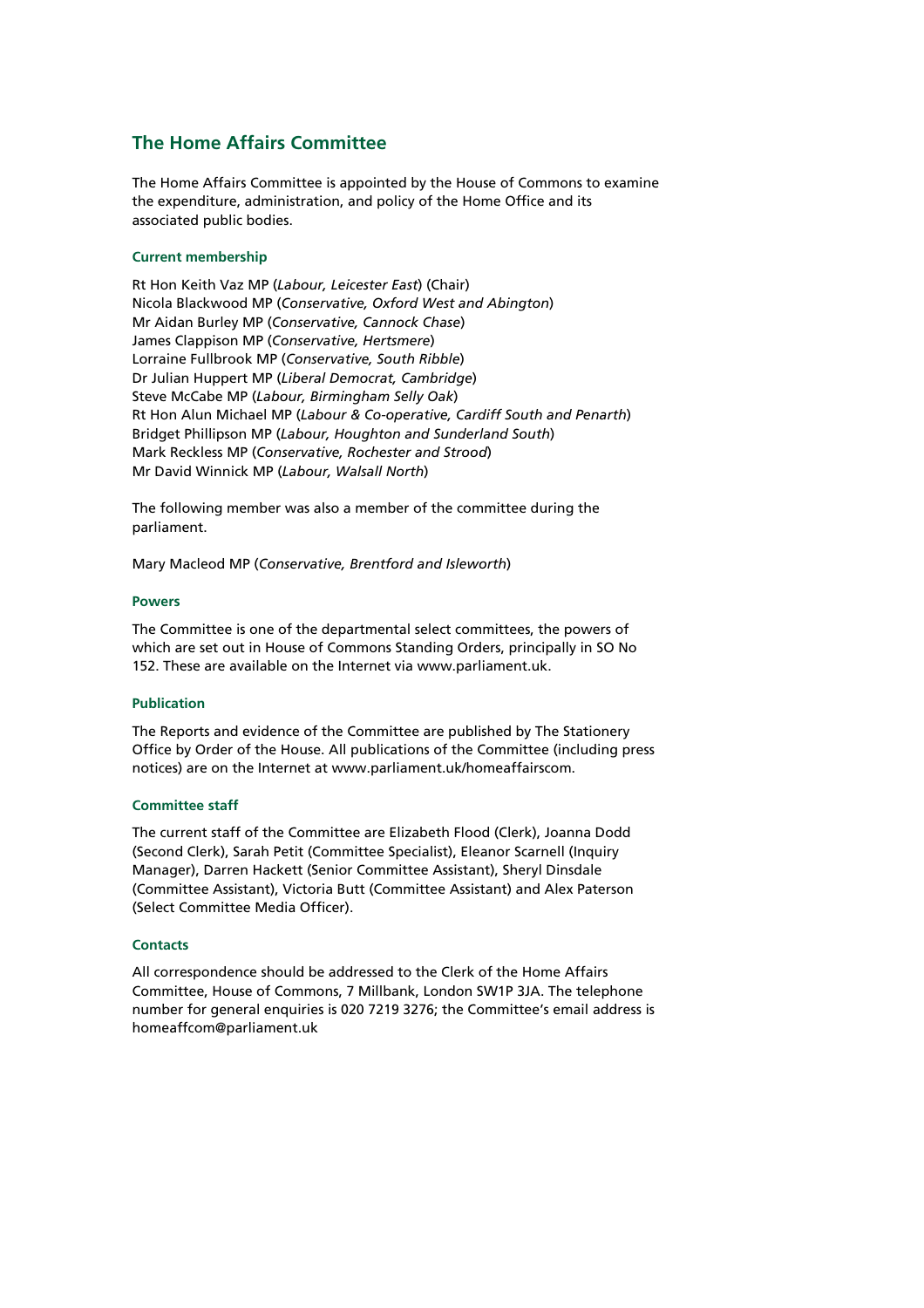## **Contents**

| <b>Report</b>                                                    | Page           |
|------------------------------------------------------------------|----------------|
| Background                                                       | 2              |
| <b>Foreign National Prisoners</b>                                | 2              |
| Asylum cases                                                     | 2              |
| <b>UKBA's legacy cases</b>                                       | $\overline{2}$ |
| New asylum cases                                                 | 5              |
| Other issues                                                     | 5              |
| Enforced removals from the UK                                    | 5              |
| Child detention                                                  | 6              |
| Treatment of detainees with special medical needs                | 6              |
| Members' correspondence                                          | 6              |
| <b>Salaries</b>                                                  | $\overline{7}$ |
| <b>Bogus colleges</b>                                            | 7              |
| Immigration statistics                                           | 7              |
| <b>Formal Minutes</b>                                            | 8              |
| <b>Witnesses</b>                                                 | 9              |
| List of printed written evidence                                 | 9              |
| List of Reports from the Committee during the current Parliament | 9              |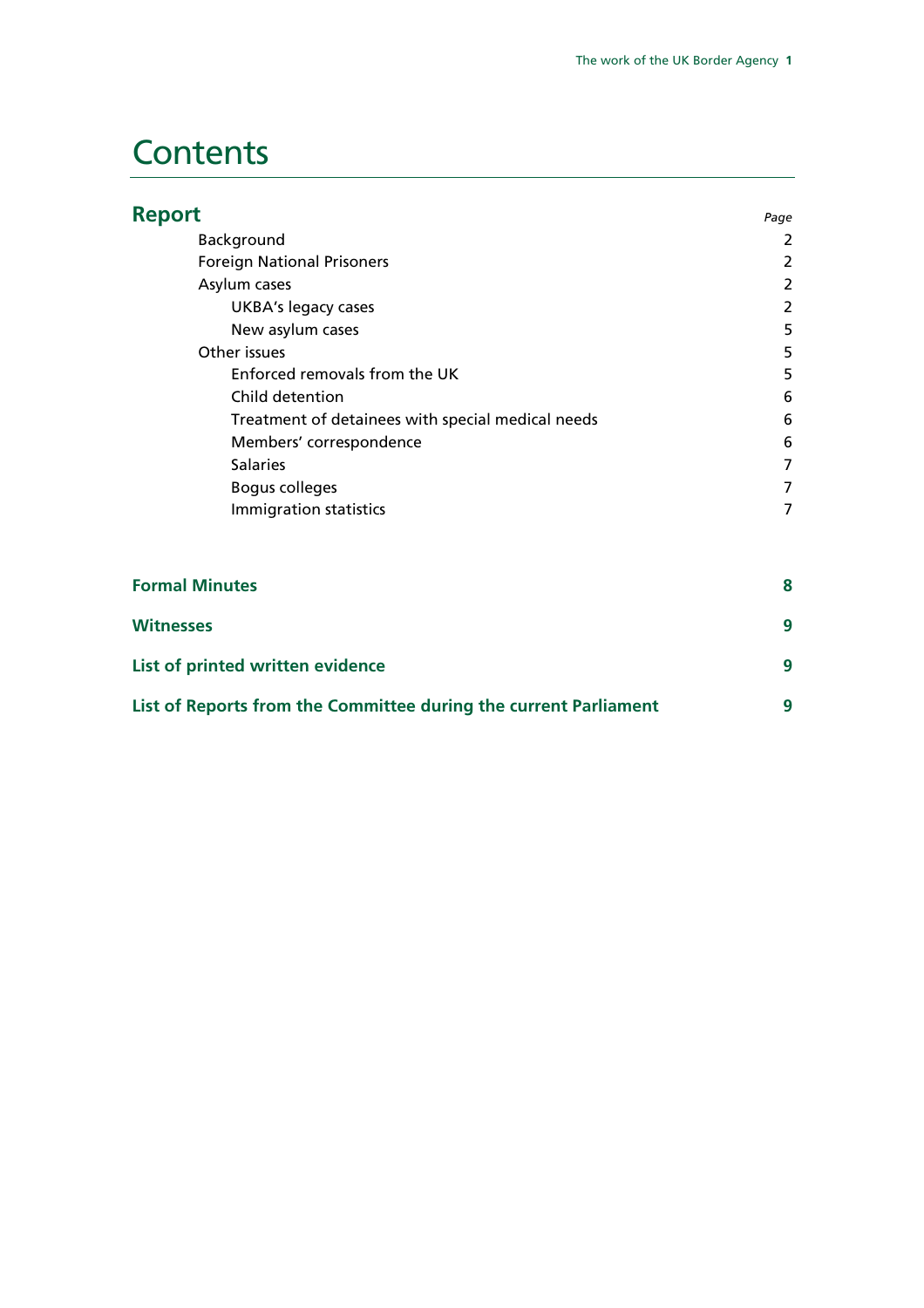## <span id="page-3-0"></span>**Background**

1. Since 2006, we and our predecessor committee have received regular updates from the UK Border Agency (in the form of letters and subsequent evidence sessions) on the deportation of foreign national prisoners, the backlog in asylum cases, and other issues as they have arisen. We publish with this report the latest quarterly letter (dated 1 November 2010) and oral evidence from the Chief Executive of the UK Border Agency, Ms Lin Homer, and a supplementary letter sent by Ms Homer after the evidence session, together with a paper prepared for us by the House of Commons Library showing the statistics given in the letter in the form of graphs and pie charts.

## **Foreign National Prisoners**

2. The latest information about the 1013 cases of Foreign National Prisoners released before 2005 without being considered for deportation is that 70 of them still have not been located.<sup>[1](#page-3-1)</sup> Since July 2010, three others have been located and five have been deported.<sup>2</sup> Most of those not yet located had been released after serving sentences for lesser offences, but a handful had been found guilty of serious offences.<sup>[3](#page-3-3)</sup> The UK Border Agency assumes that many of them will have left the country voluntarily, but there is no way of knowing how many or which of them have left—or whether they include those with a record of serious offences. While the UK Border Agency has not given up work on these cases, progress has inevitably slowed almost to a halt. **The difficulty in tracing and then deporting released prisoners highlights the need to ensure that all eligible foreign nationals currently serving sentences are removed from the UK expeditiously and, wherever possible, are not held for long periods in prison at the taxpayers' expense when they could be deported.** 

## **Asylum cases**

## *UKBA's legacy cases*

3. It emerged in 2006 that the Home Office had built up a backlog of between 400,000 and 450,000 unresolved asylum cases, some dating back more than a decade. The UK Border Agency's target for clearing this backlog is the summer of 2011. Both our predecessor committee and the Independent Chief Inspector of the UK Border Agency, Mr John Vine, expressed concerns that the Agency would be unable to complete its programme of clearing the backlog by the summer of  $2011$ ,<sup>[4](#page-3-4)</sup> despite the fact that new processes had been put in place to help clear the backlog, including employing contract staff to perform basic administrative tasks in relation to the applications, thus freeing the Agency's own caseworkers to concentrate on the substance of decision-making.

<span id="page-3-1"></span><sup>1</sup> Ev 16 (UKBA letter dated 1 November 2010), paras 7–11

<span id="page-3-2"></span><sup>2</sup> Q 39

<span id="page-3-3"></span><sup>3</sup> Ev 16, (1 November letter), para 9

<span id="page-3-4"></span><sup>4</sup> Home Affairs Committee, *UK Border Agency: Follow up on Asylum cases and e-Borders programme*, Twelfth Report of Session 2009–10 (HC 406), paras 4–6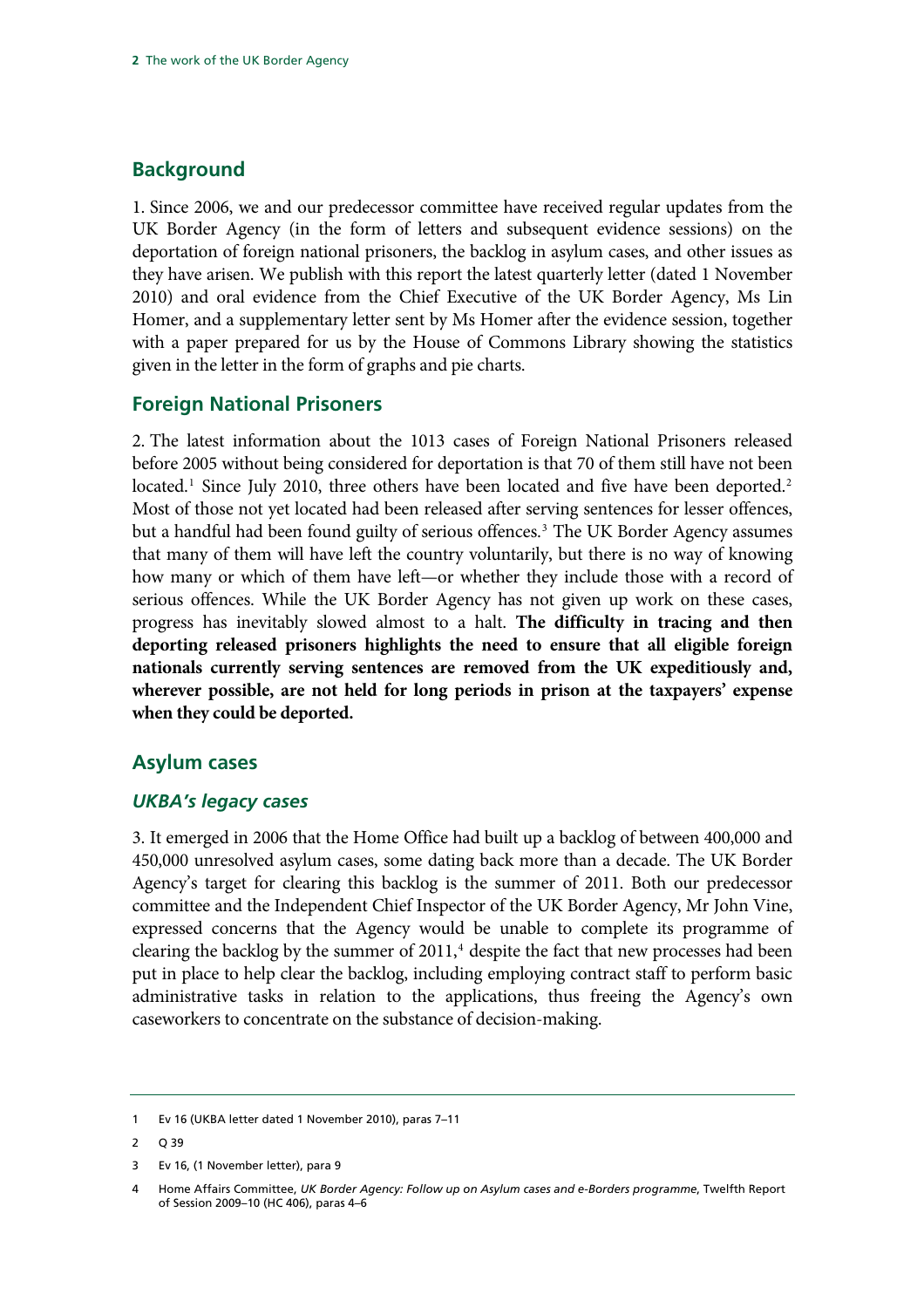4. Now, however, it appears that the UK Border Agency may be able to meet that target, as the clearance process has accelerated considerably: 15,500 cases being dealt with between October 2009 and January 2010, 41,500 cases between January and July 2010, and 57,500 cases between July and the end of September 2010. As reported on 1 November 2010, the situation with the backlog was as follows:

|               | <b>Total number</b><br>concluded | Of which, main<br>applicants | Of which,<br>dependents |
|---------------|----------------------------------|------------------------------|-------------------------|
| Removals      | 35,000 (11%)                     | 32,500                       | 2,500                   |
| Grants        | 139,000 (42%)                    | 91,500                       | 47,500                  |
| <b>Others</b> | 160,500 (48%)                    | 141.000                      | 19,500                  |
| <b>Total</b>  | 334,500                          | 265,000                      | 69,500                  |

*Conclusions by main applicant and dependents ( rounded to nearest 500.)* 

|               | <b>Total number</b><br>concluded | Of which, main<br>applicants | Of which,<br>dependents |
|---------------|----------------------------------|------------------------------|-------------------------|
| Removals      | 34,000 (12%)                     | 32,000                       | 2,500                   |
| Grants        | 106,000 (38%)                    | 65,000                       | 41,000                  |
| <b>Others</b> | 137,000 (just under<br>$50\%$    | 119,500                      | 17,500                  |
| <b>Total</b>  | 277,000                          | 215,500                      | 61,000                  |

This compares with the situation as of 19 July 2010:<sup>[5](#page-4-0)</sup>

*Conclusions by main applicant and dependents (rounded to nearest 500.)* 

The question therefore arises how the increase in speed has been achieved.

5. Lin Homer told us that the programme of contracting out administrative tasks had finally started to produce positive results, and the caseworkers were working extremely hard, with a [6](#page-4-1)8% increase in their productivity over the summer months.<sup>6</sup> However, in his February 2010 thematic report on how the UK Border Agency handled asylum cases, Mr Vine noted that Ministers had approved revised guidance allowing caseworkers to consider granting permission to stay to applicants who had been in the UK for 6–8 years, rather than the 10-12 years that applied at the start of the backlog-clearing process.<sup>[7](#page-4-2)</sup> This decision significantly increased the number of cases which officials might conclude quickly, by grant of settlement, rather than contesting. In this context it is interesting that while 9,000 of the cases dealt with between October 2009 and January 2010 resulted in grants, this rose to 23,000 cases between January and July 2010, and 33,000 cases between July and the end of September 2010. Moreover, the proportion of *all* concluded cases resulting in grants went up from 34% of cases as reported in October 2009, to 35% in January 2010, to 38% in July and 42% in the most recent report—so over time an increasing proportion of the 400– 450.000 cases originally identified ended in permission to settle in the UK. At the same time, the proportion of concluded cases resulting in removals decreased from 10% of all cases concluded between October 2009 and January 2010, to 6% between January and July, to 2% between July and September.

<span id="page-4-0"></span><sup>5</sup> Letter from Ms Homer to Home Affairs Committee, dated 19 July 2010 (hereafter 19 July 2010 letter)

<span id="page-4-1"></span><sup>6</sup> Q 19

<span id="page-4-2"></span><sup>7</sup> *Asylum: Getting the balance right? A Thematic Inspection: July–November 2009*, para 1.35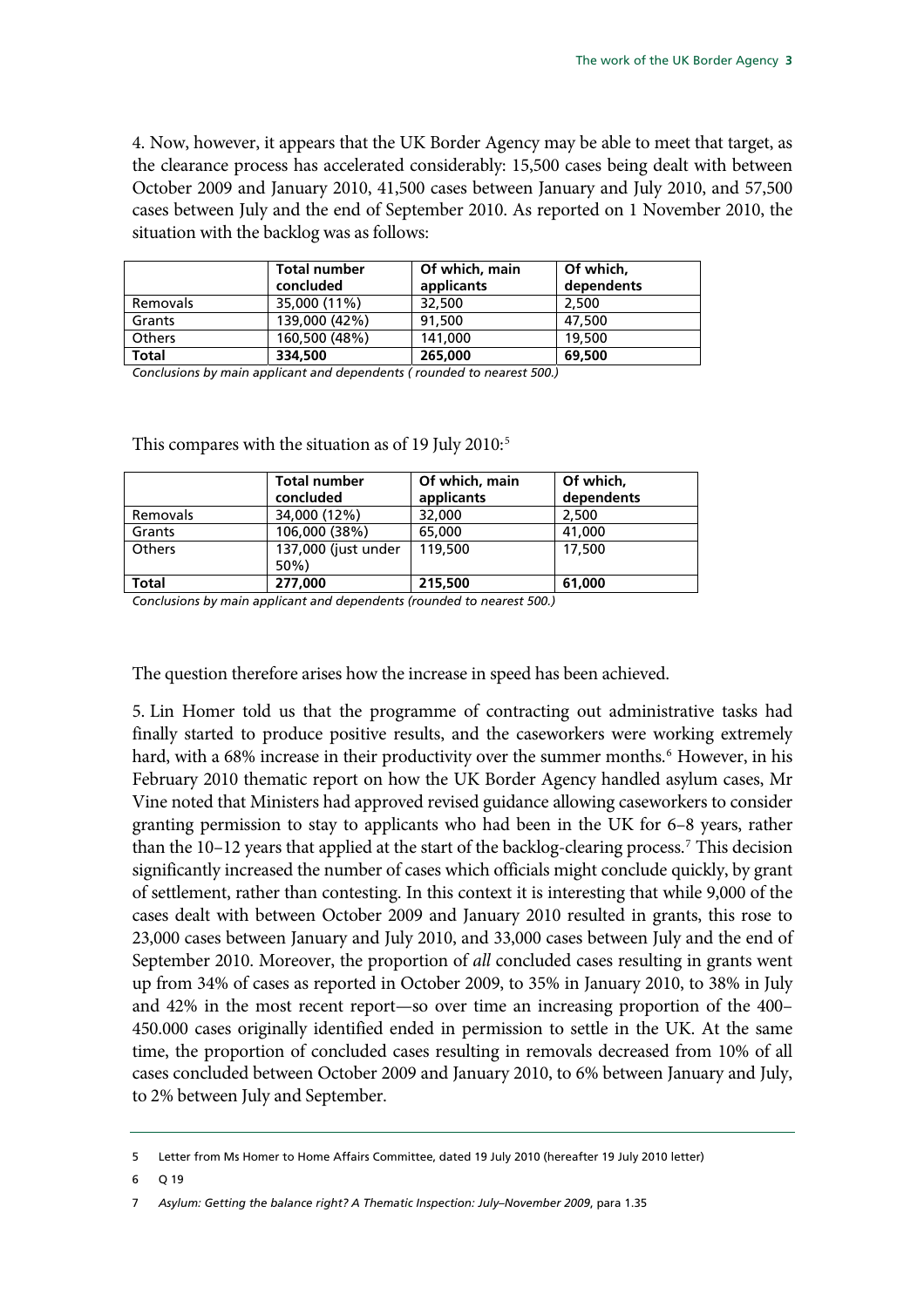6. **Lin Homer has stated that the longer a case is left uncompleted, the more likely it is that the applicant's circumstances will have altered, such as marriage or the birth of children, leading to a greater probability that settlement will be allowed for family reasons.**[8](#page-5-0)  **We understand this, but we are concerned that in the rush to clear the backlog—not least as the clear-up rate initially was fairly slow—principle may be being sacrificed to the timetable, and grants of settlement may be made that would not be allowed in other circumstances. In cases where severe delays in decision-making have been the fault of the government and not the applicant, and where the passage of time has made evidence harder to find or has led to the applicant's being better integrated into British society, there is an argument in favour of granting the applicant leave to remain.** 

7. The second aspect which causes us concern relates to the number of cases being 'concluded' because the applicants cannot be found. Lin Homer provided the following figures showing a breakdown of the 'others' category:<sup>[9](#page-5-1)</sup>

| Closure type              | Total up to July 2010<br><b>Total up to October</b> |                       |
|---------------------------|-----------------------------------------------------|-----------------------|
|                           | (all applicants)                                    | 2010 (all applicants) |
| <b>Duplicates</b>         | 5,000                                               | 7.000                 |
| <b>Errors</b>             | 102,000                                             | 112,500               |
| EU nationals              | 13,500                                              | 15,000                |
| <b>Controlled Archive</b> | 9.000                                               | 18,000                |

While most of these categories are self-explanatory, the 'Controlled Archive' contains cases in which, despite its best endeavours, UK Border Agency has been unable to trace the applicant. These cases are checked against watchlists for a period of six months before they are considered to have been 'concluded'. This is now the fastest growing category of concluded cases.[10](#page-5-2) Lin Homer explained to us that a large number of cases—43,000—had reached or would shortly reach the six months deadline and would be reported as having been concluded. Judging by experience so far, she thought very few would "come alive again" because new information about the applicant was discovered.<sup>11</sup> Assuming that most of the 43,000 cases will eventually be placed in the controlled archive, even if no other similar cases are found over the next seven months that would mean **a minimum of 61,000 of the 400–450,000 cases—about one in seven—will eventually be concluded on the basis that the UK Border Agency has been completely unable to trace what has happened to the applicant.**

8. **While we agree that the UK Border Agency should not spend unlimited time trying to track down missing applicants, we are concerned about the high proportion of cases which will be left, in effect, in limbo. Again, this points to the vital need to deal with cases as expeditiously as possible and not to let backlogs grow.** 

<span id="page-5-0"></span><sup>8</sup> Qq 13–14

<span id="page-5-1"></span><sup>9</sup> Ev 18 (UKBA 1 November letter), Table 3.1 and 19 July 2010 letter, Table 3.1

<span id="page-5-2"></span><sup>10</sup> Ev 17 (1 November letter), para 16

<span id="page-5-3"></span><sup>11</sup> Qq 19–21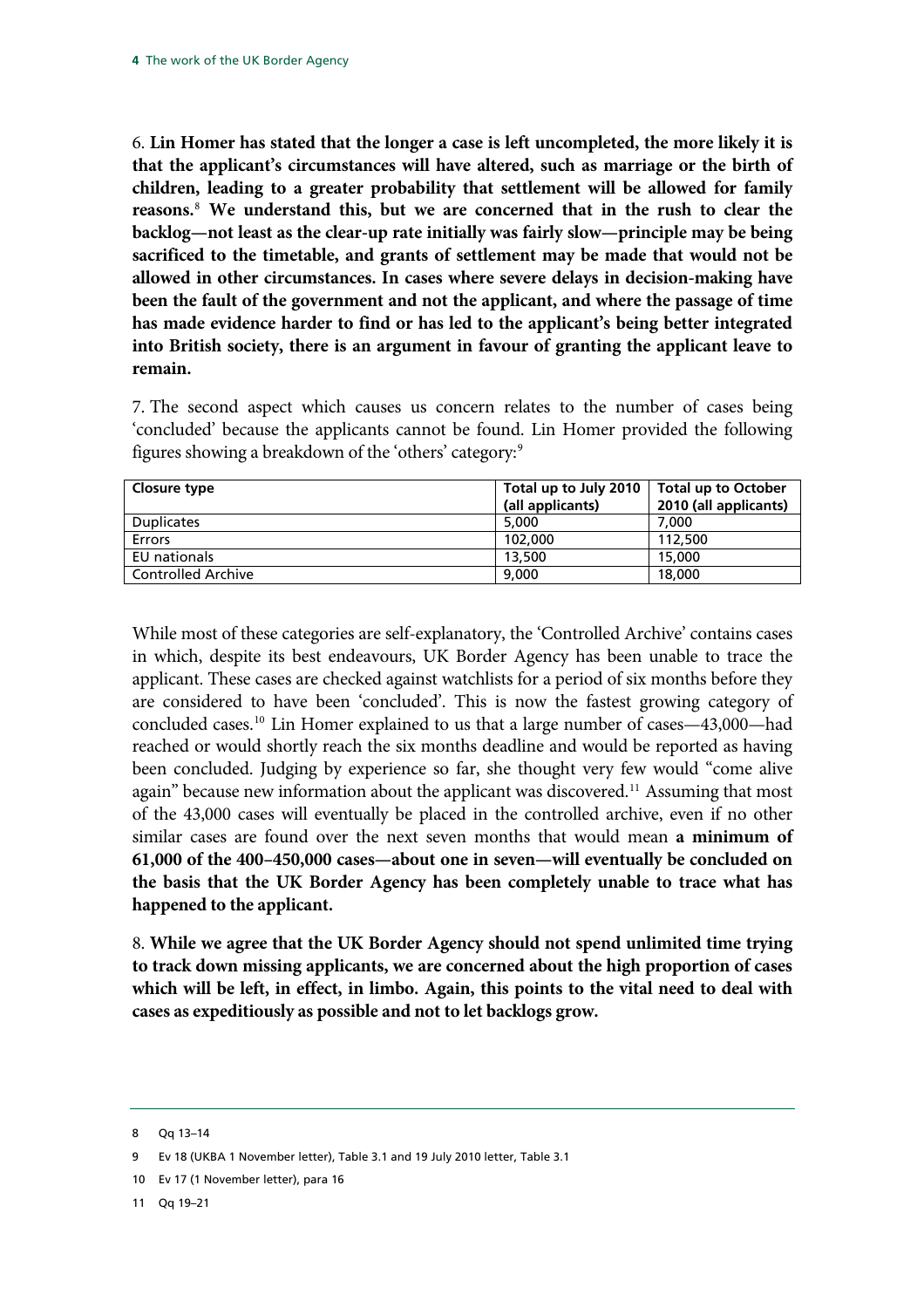### <span id="page-6-0"></span>*New asylum cases*

9. In this context, we note that the Independent Chief Inspector of the UK Border Agency was of the view that the UKBA would not, and could not, meet the target for completing 90% of asylum cases within six months, the deadline for which was December 2011.<sup>[12](#page-6-1)</sup> The rate rose from 50% in September 2009 to a peak of 59% in January 2010.<sup>[13](#page-6-2)</sup> There is therefore a real danger that cases that cannot be completed within six months will accumulate and form a new backlog as officials struggling to meet the target abandon these for the new cases constantly coming in. Lin Homer assured us that the Agency was not simply chasing the target but was taking into account the costs involved in failing to conclude cases in prioritising work. She also noted that there were reasons outside the Agency's control why some cases could not be concluded within a set time period, for example if it was unsafe to return a failed applicant to his/her home country.<sup>[14](#page-6-3)</sup>

10. **We agree that quality should not be sacrificed to speed when it comes to decisionmaking. From the cases we see as constituency members, much of the delay in concluding asylum and other immigration cases stems from poor quality decisionmaking when the application is initially considered. We recognise the progress made over the last few years in relation to new procedures and approaches, but we consider that the UK Border Agency still has room for improvement. More consistent and rigorous scrutiny of applications would lead to fewer delays, fewer appeals, less uncertainty for the applicant, less pressure on the officials themselves, and probably lower costs for the UK taxpayer. This may well require greater investment in staff training. It is also likely to require more consistent and considered direction from those setting policy for the Agency than has sometimes been the case.** 

## **Other issues**

### *Enforced removals from the UK*

11. We take the opportunity to raise here our concerns about the evidence we have received about shortcomings in the application of the rules governing enforced removals from the UK. We took oral evidence on this subject from Lin Homer on 9 November<sup>[15](#page-6-4)</sup> and earlier from G4S, whose contract with the Government in respect of such removals has not been renewed.[16](#page-6-5) We may revert to this subject at a later date, but **we are not at all convinced that the UK Border Agency is being effective in making sure that its contractors provide adequate training and supervision of their employees in respect of the use of force. This is a fundamental responsibility of the Agency and is not simply a matter of clauses in contracts or formal procedural requirements.** 

12. **We also note that the risk assessment which has to accompany the person being removed (a copy of which was provided to the Committee) is concerned principally** 

<span id="page-6-1"></span><sup>12</sup> *Asylum: Getting the balance right? A Thematic Inspection: July–November 2009*, para 1.40–1.41

<span id="page-6-2"></span><sup>13</sup> Ev 15 (1 November letter), para 2

<span id="page-6-3"></span> $14 \quad 0.22$ 

<span id="page-6-4"></span><sup>15</sup> Qq 42–58 and 64–68

<span id="page-6-5"></span><sup>16</sup> *Rules governing enforced removal from the UK*, Oral evidence of 2 November 2010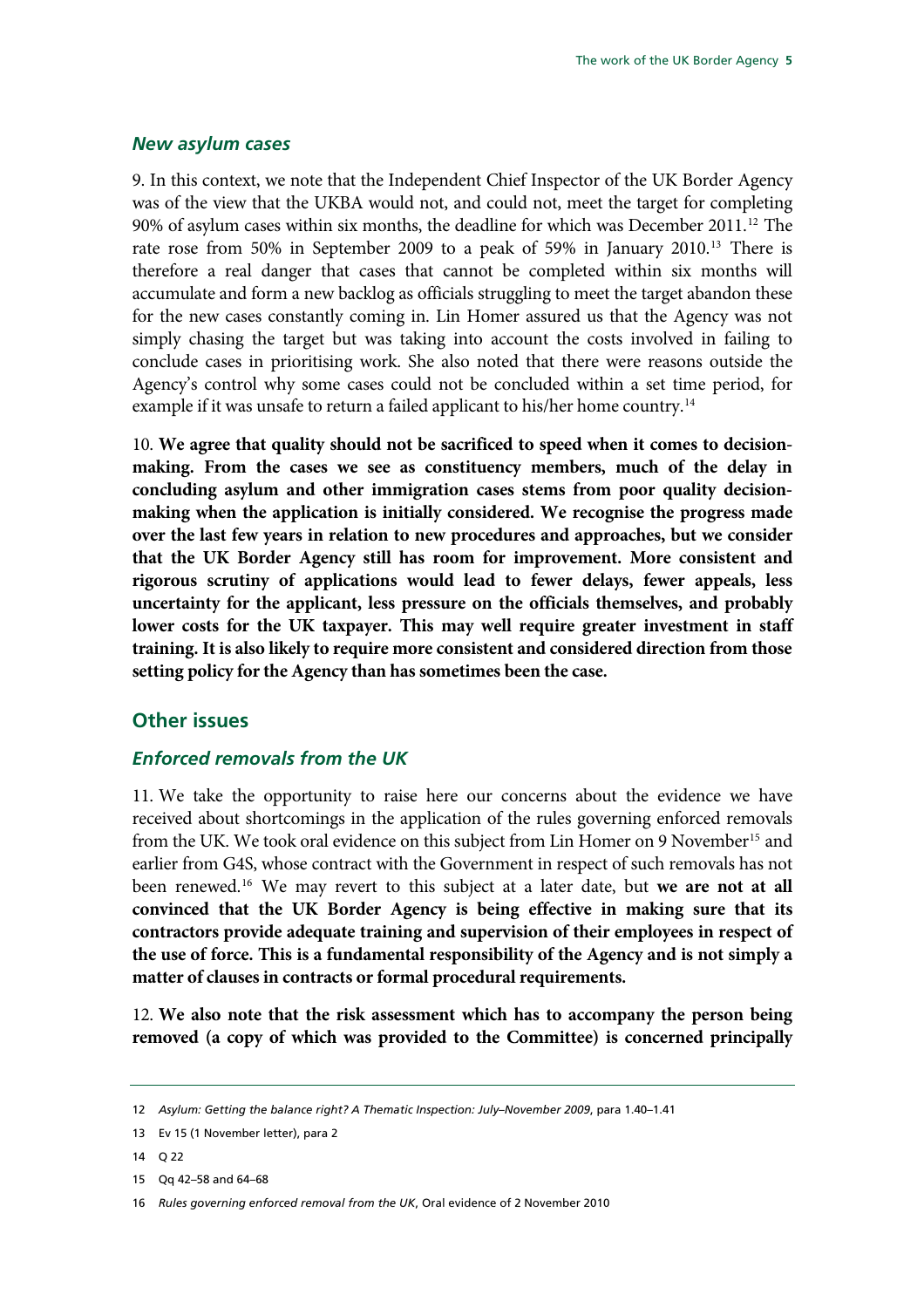<span id="page-7-0"></span>**with the possible risks of the deportee absconding or offering violence to the accompanying officials, rather than risks of harm to the deportee him/herself. It is not clear whether the very short section on the deportee's medical condition, which has to be filled in by a qualified medical practitioner, would be completed in such a way as to be understood by a layman, such as an escorting officer: would it, for example, be obvious that the deportee's underlying heart condition or other complaint might make some types of physical restraint potentially lethal? We look forward to the Government's responses to our concerns.** 

## *Child detention*

13. Reporting on the detention of children in the immigration system, our predecessor committee commented that "it must be remembered that Yarl's Wood remains essentially a prison. There is a limit to how family-friendly such a facility can be; and while we accept that conditions have improved, we still regret that such a facility is needed in the first place".[17](#page-7-1) We welcome the announcement by the Government that the detention of children for immigration purposes is to end as of  $11$  May  $2011$ ,<sup>[18](#page-7-2)</sup> and that the Yarl's Wood family unit has now closed. We hope not to have to return to this issue in the future.

## *Treatment of detainees with special medical needs*

14. We also questioned Ms Homer about rule 35 of the Detention Centre Rules, concerning victims of torture and others with special illnesses and conditions. We noted that, following the concerns raised by medical NGOs and others, the UK Border Agency had agreed to conduct an audit of implementation of rule 35. Release of the resulting report had already been delayed for five months when we took evidence from Ms Homer, and the NGOs were not convinced by the assurance that it would be released by the end of the year. **We requested a copy of the audit.**[19](#page-7-3) **We are disappointed that, as of the last sitting date in 2010, this has not been forthcoming.** 

## *Members' correspondence*

15. We again raised with Lin Homer the issue of both the level and the quality of the UK Border Agency's responses to Members' correspondence on behalf of their constituents.<sup>[20](#page-7-4)</sup> We understand that Ms Homer will shortly move to a new job leaving this unsatisfactory situation unresolved. We trust that her successor will take our concerns seriously. When Members write to Ministers it is expected that the reply will at least be signed by the Minister. It is therefore unacceptable that the head of an agency should delegate this task to more junior officials.

<span id="page-7-4"></span>20 Qq 6–8

<span id="page-7-1"></span><sup>17</sup> *The detention of children in the immigration system*, Home Affairs Committee, First Report of Session 2009–10, HC 73 , para 11

<span id="page-7-2"></span><sup>18</sup> Home Office Press Release of 16 December 2010, 'New compassionate approach to family returns'

<span id="page-7-3"></span><sup>19</sup> Q 61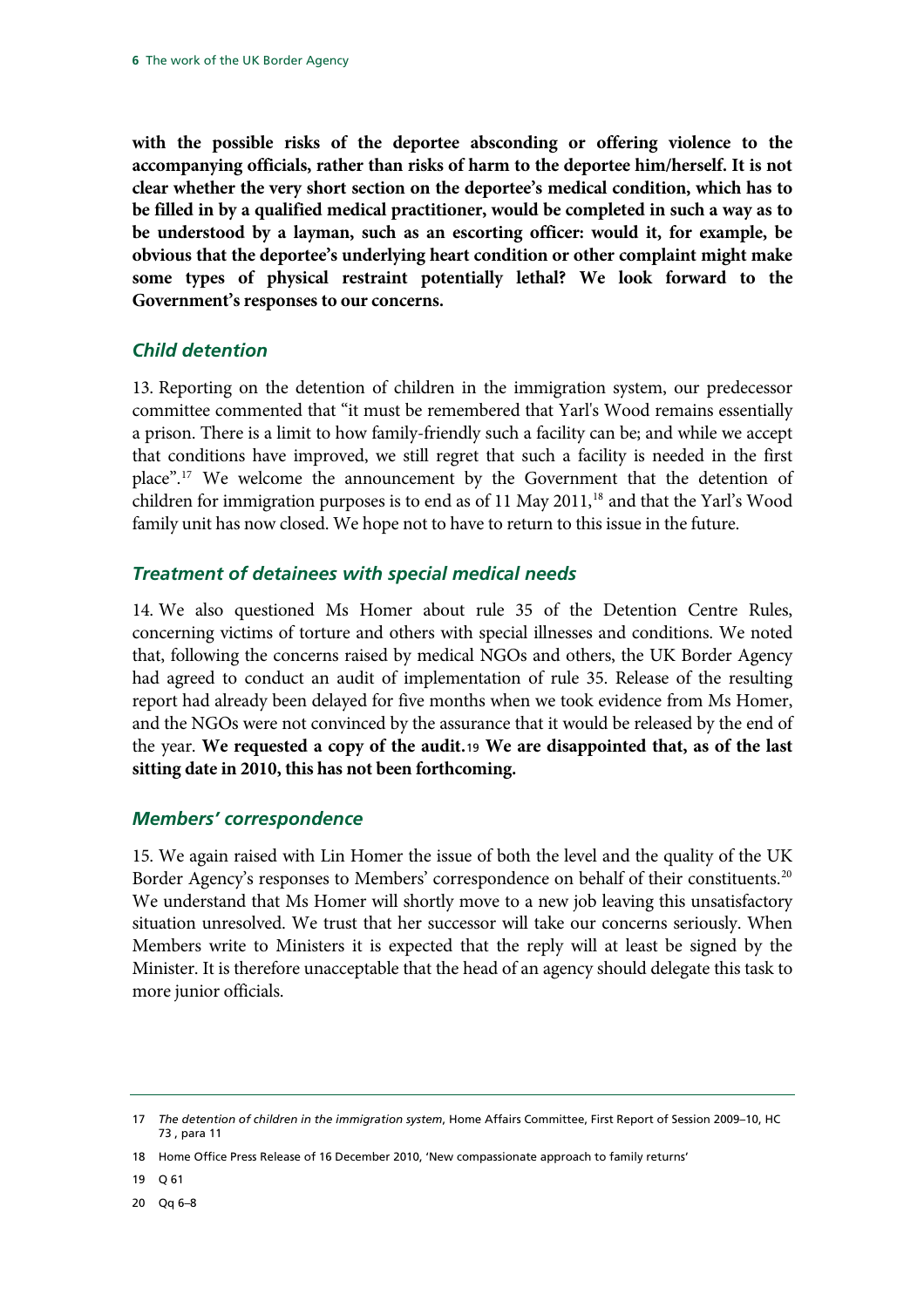### <span id="page-8-0"></span>*Salaries*

16. We also again questioned Ms Homer about the appropriateness of the salaries and bonuses of senior UK Border Agency officials. We note Sir David Normington's remarks about the need to pay a high salary to attract a suitable candidate for the difficult job of Chief Executive of the Agency.[21](#page-8-1) **We consider that in the current situation of wage constraints and reductions in posts in the public sector, it would be appropriate to offer a significantly lower level of salary than the £208,000 currently paid—the appointee should be paid no more than the Permanent Secretary of the Home Office. In addition, we think that no bonuses should be paid to senior staff in the current financial climate.** 

### *Bogus colleges*

17. Our predecessors reported on the problem of 'bogus colleges', set up with the primary intention of helping would-be economic migrants to enter the UK in the guise of legitimate students.<sup>[22](#page-8-2)</sup> We understand that the UK Border Agency has no direct role in the registration of colleges as bona fide educational institutions, but it still has responsibility for ensuring that immigration loopholes are closed. **We therefore request the Government to implement our predecessor committee's recommendations in full, and specifically those regarding the need for unannounced inspection visits to educational establishments, a statutory restriction on the use of the term 'college' limiting it to accredited institutions, and an account of how the relevant authorities ensure that they investigate the intelligence provided by legitimate colleges and others about potential bogus institutions.** 

### *Immigration statistics*

18. Finally, our recent inquiries into the proposed immigration cap and the evidence sessions with both Ms Homer and the Immigration Minister have pointed up the multitude of statistics relating to migration, the different bases on which they are compiled, and the lack of comparability between sets of statistics and over time. This makes any discussion of the area very difficult as there is no agreed starting point and opponents choose whichever set of figures supports their argument best. We acknowledge that the conflicting sets of figures are compiled for different purposes and by a variety of bodies, but **we consider that it would help both those engaged in the formation of immigration policy and the general public seeking to understand it if the Government—and indeed others—were to adopt a clear set of criteria for the measurement of inflows to and outflows from the UK (whether, for example, they include UK citizens, whether they relate to those settling in the UK and, if so, for how long, and so on) and to use only figures that meet these criteria when discussing migration, asylum and related policies.**

19. **We also note that unless and until the UK has records of all those entering the country and leaving the country, many of the uncertainties highlighted in this Report will continue into the future.**

<span id="page-8-1"></span><sup>21</sup> *Impact of the Comprehensive Spending Review on the Home Office,* Oral evidence of 23 November 2010, Qq 63–66

<span id="page-8-2"></span><sup>22</sup> Eleventh Report of the Home Affairs Committee, Session 2008–09, *Bogus Colleges*, HC 595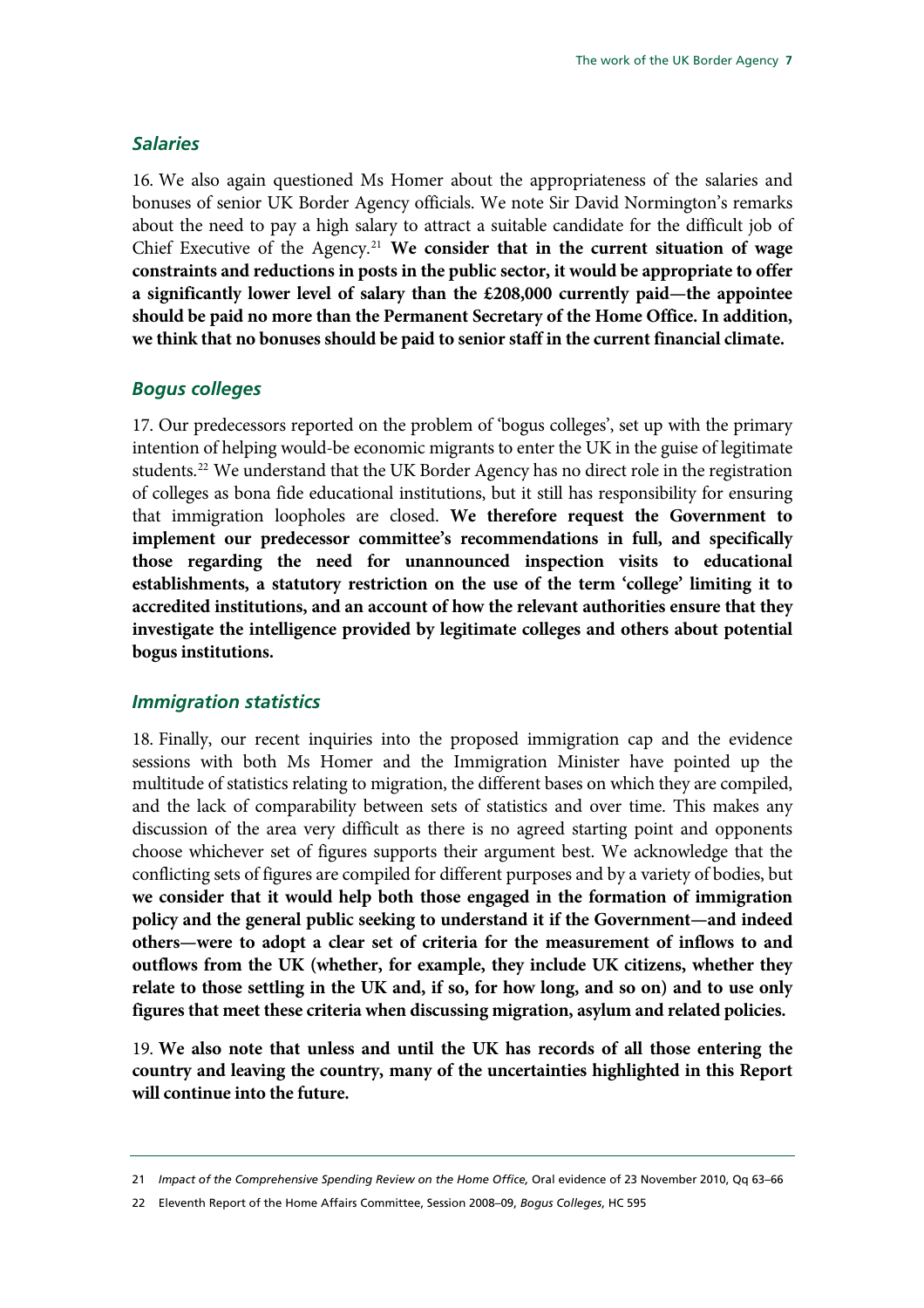## <span id="page-9-0"></span>Formal Minutes

## **Tuesday 21 December 2010**

Members present:

Rt Hon Keith Vaz, in the Chair

Mr James Clappison Dr Julian Huppert

Bridget Phillipson Mr David Winnick

Draft Report (*The work of the UK Border Agency*), proposed by the Chair, brought up and read.

*Ordered*, That the draft Report be read a second time, paragraph by paragraph.

Paragraphs 1 to 6 read and agreed to.

Paragraph 7 read:

Amendment proposed, at end of paragraph insert "In cases where severe delays in decision-making have been the fault of the government and not the applicant, and where the passage of time has made evidence harder to find or has led to the applicant's being better integrated into British society, there is an argument in favour of granting the applicant leave to remain."—(*Dr Julian Huppert*)

Question put, That the Amendment be made.

The Committee divided.

Ayes, 3 Dr Julian Huppert Bridget Phillipson Mr David Winnick Noes, 1 Mr James Clappison

Paragraph, as amended, agreed to.

Paragraphs 7 to 19 read and agreed to.

Papers were appended to the Report.

*Resolved*, That the Report be the Fourth Report of the Committee to the House.

*Ordered*, That the Chair make the Report to the House.

*Ordered*, That embargoed copies of the Report be made available, in accordance with the provisions of Standing Order No. 134.

[Adjourned till Tuesday 11 January at 10.30 am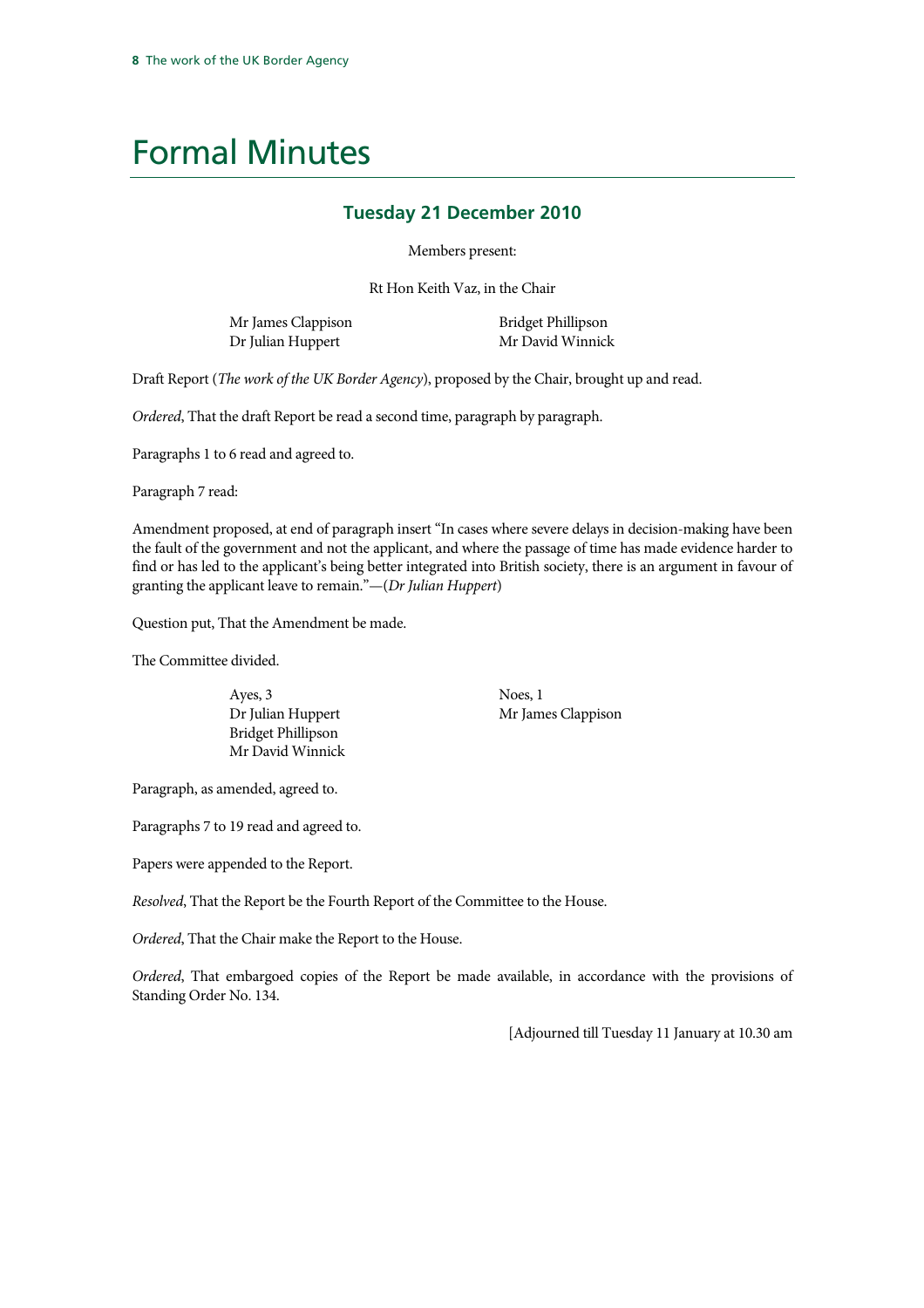## <span id="page-10-0"></span>**Witnesses**

| <b>Tuesday 9 November 2010</b>                  | Page            |
|-------------------------------------------------|-----------------|
| Ms Lin Homer, Chief Executive, UK Border Agency | Fv <sub>1</sub> |

## List of printed written evidence

|             | UKBA                                                   | Ev 11   |
|-------------|--------------------------------------------------------|---------|
| $2^{\circ}$ | Statistics from House of Commons Library               | Ev $12$ |
| 3           | Letter from the UK Border Agency dated 1 November 2010 | Ev 15   |

## List of Reports from the Committee during the current Parliament

The reference number of the Government's response to each Report is printed in brackets after the HC printing number.

### **Session 2010–11**

| First Report  | Immigration Cap                          | HC 361        |
|---------------|------------------------------------------|---------------|
| Second Report | Policing: Police and Crime Commissioners | HC 511        |
| Third Report  | <b>Firearms Control</b>                  | <b>HC 447</b> |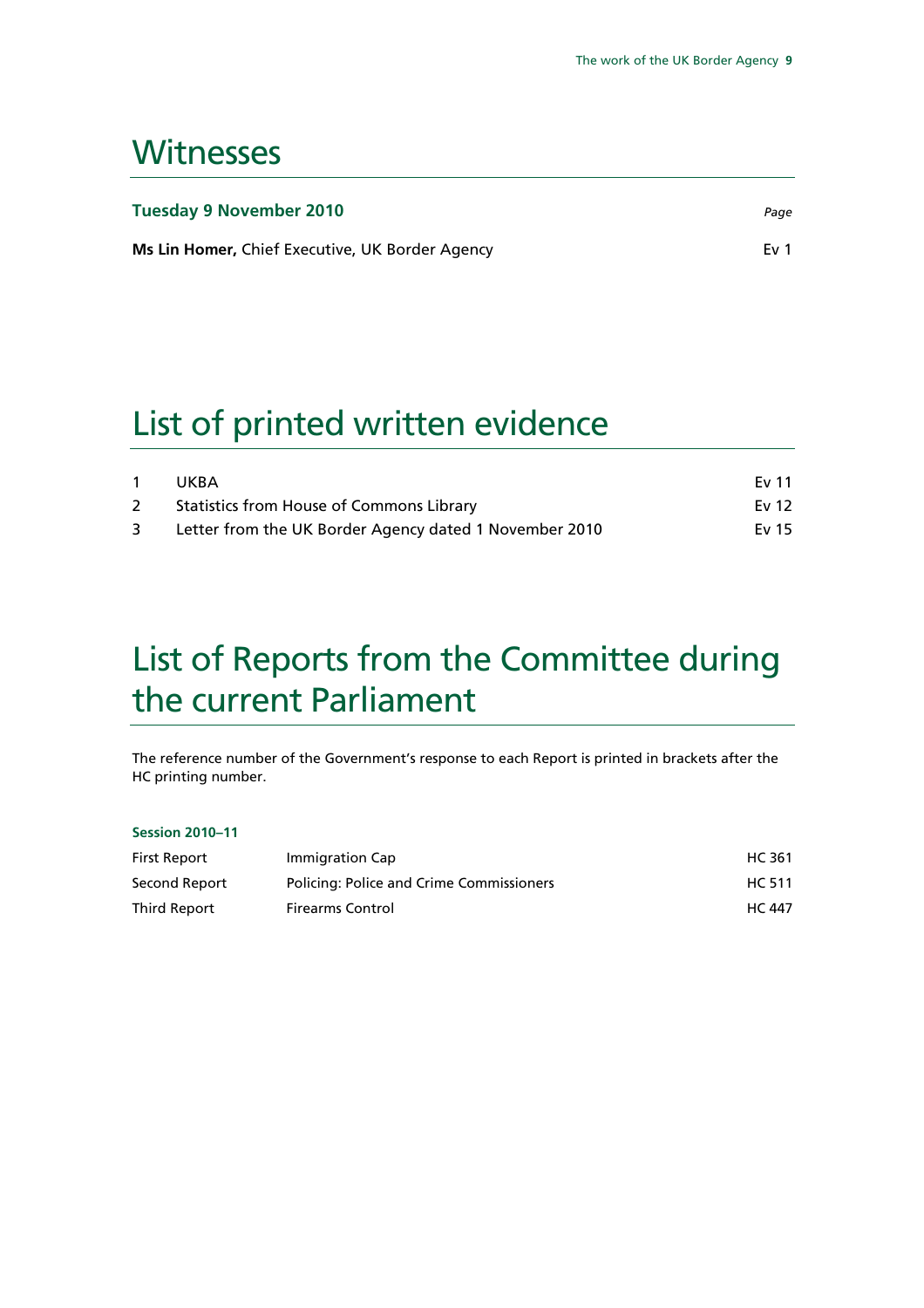#### **Taken before the Home Affairs Committee**

#### **on Tuesday 9 November 2010**

Members present:

Keith Vaz (Chair)

Nicola Blackwood Mr Aidan Burley Mr James Clappison Dr Julian Huppert Steve McCabe

Alun Michael Bridget Phillipson Mark Reckless Mr David Winnick

#### **Examination of Witness**

 $\overline{\phantom{a}}$  , where  $\overline{\phantom{a}}$ 

*Witness:* **Ms Lin Homer**, Chief Executive, UK Border Agency, gave evidence.

**Q1 Chair:** This is a one-off session with the chief executive of the UK Border Agency to look at the work of the UK Border Agency. May I refer all those present to the Register of Members' Interests and may I, in particular, declare my interest? My wife is a parttime judge and a full-time solicitor.

**Mr Winnick:** At one time I worked, many years ago, for the Immigrants Advisory Service.

**Q2 Chair:** Ms Homer, thank you very much for giving evidence. We thought what we would do, because your evidence is always so valuable to this Committee, is to ensure that your letter was circulated in advance of the Committee hearing, and thank you for sending it to us last week. When you last appeared I raised some concerns about the letter that you sent us. I felt it contained very useful information but it was not particularly digestible because it consisted of lots of numbers and issues of that kind, so we couldn't do a comparison.

What the Committee has done—and for your convenience I have a copy for you—is ask the House of Commons Library to take your letter and to analyse it and to perhaps present it in a more digestible form. As you see, it allows us and the public to fully understand all the good work that is being done by the UK Border Agency so we can question you more closely on the progress that has been made. I hope that you could use that as the format for the next letter because, as you know, this is now published in the Library of the House by the Minister and reference is always made by the Minister for Immigration to the work that is being done and the relationship between ourselves and yourself.

If you look at this rather splendid bar chart that has been prepared, it appears that the number of foreign national prisoners has not declined in respect of the last four months. Is it the case that you are deporting a similar number of foreign national prisoners or fewer foreign national prisoners?

*Ms Homer:* Chairman, thank you for that. I will certainly seek to incorporate as much of that as I can into my future letters if that helps you both compare and interpret. With regard to foreign national prisoners, we are approximately in the same place that we are usually in at this time of the year. There are a couple of things that occur towards the end of the year. One is that we cleanse and check all our data going backwards. So some information we did not have to hand as each month went by is accumulated as the year goes on. As you know, we also check, and effectively check out, foreign national prisoners who might have been administratively removed rather than removed straight from prison, which is one of the reasons why the bar chart looks marginally behind for the point of the year. But we are confident we are within a couple of per cent of where we've been each time of the year.

**Q3 Chair:** Are you disappointed that you're not doing better at removing foreign national prisoners? I think that is a priority for this Government, as it was for the last. Shouldn't we be exceeding our targets on removal, bearing in mind that in your letter you were very clear that the taxpayer should not fund people to stay in prison if they can be removed?

*Ms Homer:* Yes. There are a number of aspects to our removals. First of all, over the period since I first began reporting to this Committee, we've removed about 19,000 prisoners, so in overall terms this is a much better position for the agency than we were in when this issue first came to the attention of the Select Committee. We are also removing a significant number of prisoners much earlier in our process and, indeed, over a third are now being removed straight from prison and at quite an early point after they can first be released.

**Q4 Chair:** But we're still below target. We've not reached the target, have we?

*Ms Homer:* The other thing I was going to say is we are moving away, partly at your encouragement and certainly at the Government's, to single simple targets and the question for us is are we yet at a point where we are deporting people—

**Q5 Chair:** No, I understand all that, but we have not reached the target that was set for the removal of foreign national prisoners. I understand all the good work you're doing in cleansing and getting things ready but the fact is we've not reached our target for removals.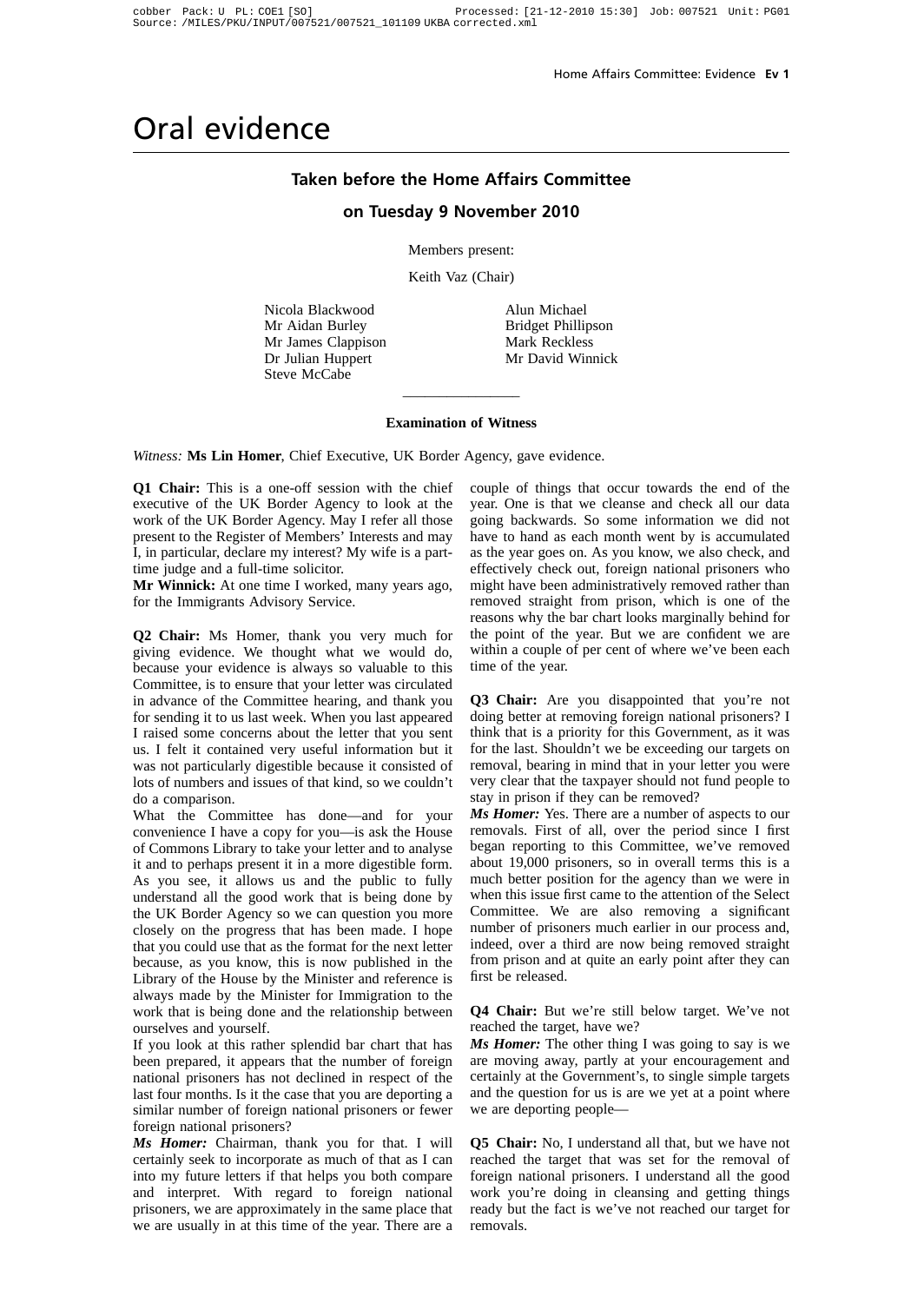*Ms Homer:* The target for this year was to keep improving on last year, and I'm not unhopeful about that, but the target is also to remove as many as are going through the system. What I was going on to say is that we do still find some challenges in removing prisoners to particular countries and in circumstances where we can't establish their identity at all or to the satisfaction of the country we believe they belong to. So that's the area we're going to continue to focus on.

**Q6 Alun Michael:** Yes, it's about simplicity and clarity, and I applaud this presentation, Chairman, because it does make sense of what otherwise is a bit like trying to walk through a swamp. Can I ask, in terms of accountability for correspondence, do you understand the principle that when responsibility for answering MPs' correspondence was delegated by Ministers to agencies, it was expected that the chief executive would take the equivalent responsibility that Ministers had previously, and not that it would be passed down the line successively within an agency? Could you give us an undertaking that you will take personal responsibility for MPs' correspondence in future?

*Ms Homer:* Chairman, through you, I do take the responsibility very seriously. I tried to explain to this Committee previously that we are seeking to improve our performance, and indeed I think for 2009 we have made another sustained improvement.

**Q7 Alun Michael:** Yes. Sorry, I was dealing with the principle, because the past has certainly been that the level of delegation has gone down and down and down and the quality of response went down. Efforts to improve it are one thing. I'm asking whether you will take the sort of personal responsibility that Ministers did in the past, because that was what was delegated to chief executives?

*Ms Homer:* I do take a significant personal responsibility. If you're asking me whether I will personally sign every letter from an MP, the reality is if I did that the service we gave would go down. The volume we get is such that that is not practical and feasible. However, we are—

**Q8 Alun Michael:** I can't imagine that it's worse than for Immigration Ministers. It's a question of the responsibility and responsibility for maintaining high standards as well as speed of response and not just letting it filter down through the Department. *Ms Homer:* Yes, and I do accept that.

**Q9 Chair:** Now, let's move on to your next set of figures, which is the clearing of the backlog and in particular the granting of indefinite leave. You seem to have granted quite a lot of people indefinite leave in the last four months. Do you know what that figure is? It's up from 38% in July to 42%. How many more people have been given indefinite leave by the Government?

*Ms Homer:* Chairman, the figures for the proportion of grant we think have remained pretty stable throughout. You mentioned it was 38% last time but in fact it has varied around about the top 30s, early 40s. **Q10 Chair:** Yes, I understand that but we need to get this clear. You have given us the figures and you have told us in February this year it was 35%, in July it was 38% and now in your last letter to us—we're questioning you on this letter—it's now 42%. That's an increase of some 30,000. Now, they may be right or wrong, we're not here to look at individual cases, but as a matter of fact, because we want to deal with facts on this Committee, you have granted additional indefinite leaves. It has gone up by 4%. That's several thousand people, isn't it? *Ms Homer:* Yes.

**Q11 Chair:** Yes. What is the total of the grants in the last four months, since your last letter? Not since statistics began but just since your last letter in July. *Ms Homer:* In both August and September we granted about 8,000 grants, in each of those months. **Chair:** But since your last letter to us?

*Ms Homer:* Yes. So that's August and September. **Chair:** It has gone up 4%? *Ms Homer:* Yes.

**Q12 Chair:** Now, how does that square with the Government's intention to keep migration down and the Home Secretary's speech last week that she wanted to make sure settlement was being curtailed for people? On the one hand, the Government wants to reduce immigration by tens of thousands. On the other hand, the UK Border Agency seems to be granting indefinite leave to even more numbers of people.

*Ms Homer:* You know from the regular conversations I have with this Committee that the cases that had not been dealt with speedily required concluding and it is the nature of delay in these cases that additional rights accrue through the passing of time. We are confident that, with regard to the new asylum model, we are now deciding cases both more quickly and more efficiently. But we have to respect that, in a case that may be as much as 10 years old, a circumstance where, if we had acted more speedily originally, we could have refused a case, may subsequently lead to rights that have to be respected.

**Q13 Mark Reckless:** Looking at this reduction in the asylum legacy, you've clearly made spectacular progress in reducing it, but then there is the proportion of what is happening to these people—334,500 cases in all and only 10% of those have been removed. It's not just this Government but the previous Government on a cross-party basis have asked you to clear this backlog of asylum cases and I'm concerned, on behalf of this Committee, that that's leading to, other things being equal, people simply being allowed to stay.

*Ms Homer:* It isn't in any way just an approach where we've said everybody can stay. Each case is looked at individually. If you bear in mind that all these cases were at least four years old, some of them were 13 or 14 years old, we inevitably have to recognise the rights that have accrued. I am expected to comply with the law. Inevitably, if you don't decide cases quickly and efficiently, further rights are established. It's one of the reasons why both previous Ministers were determined, and Damian Green as my current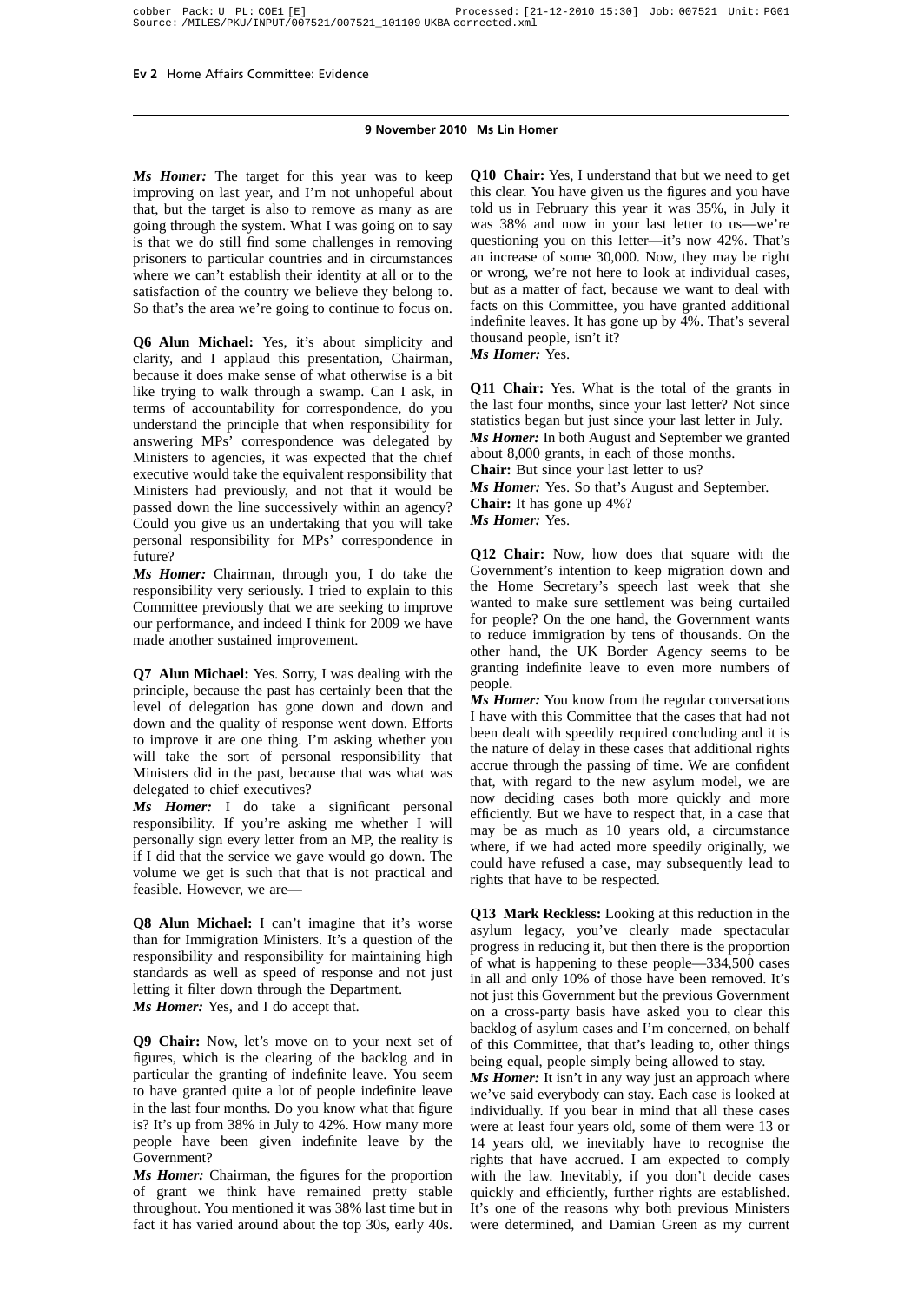#### **9 November 2010 Ms Lin Homer**

Minister is determined, to improve the asylum system. The best and most efficient way to deal with cases is quickly and well and to conclude them when they're fresh. Once a case is 13 years old, an individual may have married, they may have children, they may now have protection rights under the international protection laws that they didn't have earlier. We have to take into account all of those facts, which is why it's so important to decide the cases more quickly than was the case in the past.

**Q14 Mark Reckless:** I'm sorry but there's a contrast between you referring to particular types of circumstances, for instance someone getting married or someone having children or the international protection for their country having changed, and your reference to them inevitably acquiring rights through the passage of time.

#### *Ms Homer:* No.

#### **Mark Reckless:** Which is it?

*Ms Homer:* What I'm saying is that inevitably the passing of time causes circumstances to change. We have got a significant number of these older cases out. I've recently removed a young man who has been in the country for over seven years. Certainly in circumstances like that individuals will try to assert that the passing of time, in itself, gives rise to rights. We challenge that and we have argued very successfully in front of the courts that, in circumstances where time has elapsed because the individual has made it difficult to conclude his case, we should still be able to proceed. But in circumstances where we have partly caused the delay we have to recognise that.

**Q15 Bridget Phillipson:** The UK Border Agency is facing big cuts through the comprehensive spending review. Can you say what impact that's going to have on the service that you offer but also on making sure that the asylum backlog doesn't simply grow again as a result of staff cuts?

*Ms Homer:* Yes. The UK Border Agency is taking cuts of about 20%. We are approaching our spending target by looking, first of all, at reductions we can make in our support services. That's about 10% of our budget, so we are taking about a 35% reduction in that overhead cost. Then in relation to our frontline cuts, we are expecting to take about 20% out. We believe that's possible to do without a diminution in service across the entirety of our business by focusing on a number of areas.

First of all, we're continuing the programme we put in place to be more productive. That's sometimes about the way people work; it's sometimes about the way machinery works. Automatic gates at the borders allow a certain number of lower-risk passengers, such as returning British citizens, to go through gates. In the same way, our new integrated case working system allows people to apply online: 8,000 applied online on the first day we put it up. Those things take out work.

We also believe that it's right to transfer more of the cost on to the applicant, so we are counterbalancing how much the applicant pays versus the taxpayer. Now something like a third of our costs is placed on the applicant when it was about one tenth when I first came into the business. Thirdly, we are also making sure that we spend less on asylum support. This is a point the Chairman has made numerous times: as that legacy workload comes down, the amount we're spending sustaining particularly families, while we don't decide their cases, is also reducing. So those are three of the big areas that we are making money reductions.

#### **Q16 Bridget Phillipson:** Do you anticipate job losses?

*Ms Homer:* Yes. We have made 1,700 reductions this year. We've been able to achieve that by a combination of natural wastage and voluntary redundancy and we anticipate making about another 5,000 reductions over the period of the spending review, which is, I think, probably a few less each year than we have had to make this year. Again, my hope and expectation will be that we can continue to do that in an orderly way. We've got quite skilled at redeploying our staff, so we'll use all of the jobs we get from natural wastage for the staff we've already got, we'll bear down on all our agency workers and we'll seek to use schemes such as voluntary redundancy again in the future.

**Q17 Steve McCabe:** I'm just astonished by the spectacular improvement in the asylum case clear up. Last year it just about made 15,000 in a four-month period; this year, between July and September, 57,500. Everyone wants to know what's your secret? What is it that you're doing now that you weren't doing before and who takes the credit for this?

*Ms Homer:* I feed them spinach. Truthfully, if you recall, I think it was probably two if not three appearances ago, I updated you on a proposition we were putting in place to ask a commercial provider, Serco, to stand alongside our legacy workforce and to prepare the cases, to do the administrative work on the cases, so that our more skilled case workers could focus on deciding those cases. When I first put that in place I reported to you a rather disappointing start to that programme; it was a slower shift than we had expected. But we did stick at that and a lot of the credit should go to the director that I have in charge of this group, Jackie Luetchford, who is a long-term member of staff of the agency, and to the nearly 800 staff that work in the CRD who, as that new front end has really started to work, they have just really motored and we saw a 68% improvement in their productivity over the summer months. This is all the more remarkable since this group of staff don't absolutely know what they'll have to do after they finish this work. All of common sense would say they might be slowing down and it's hugely to their credit that they're not.

**Q18 Chair:** Of course, you gave an undertaking to this Committee that you would not take your bonus for next year unless the legacy cases were all completed by summer.

*Ms Homer:* I very much doubt that that's going to be an issue this year in any event, but I promise you I haven't been whipping them because of the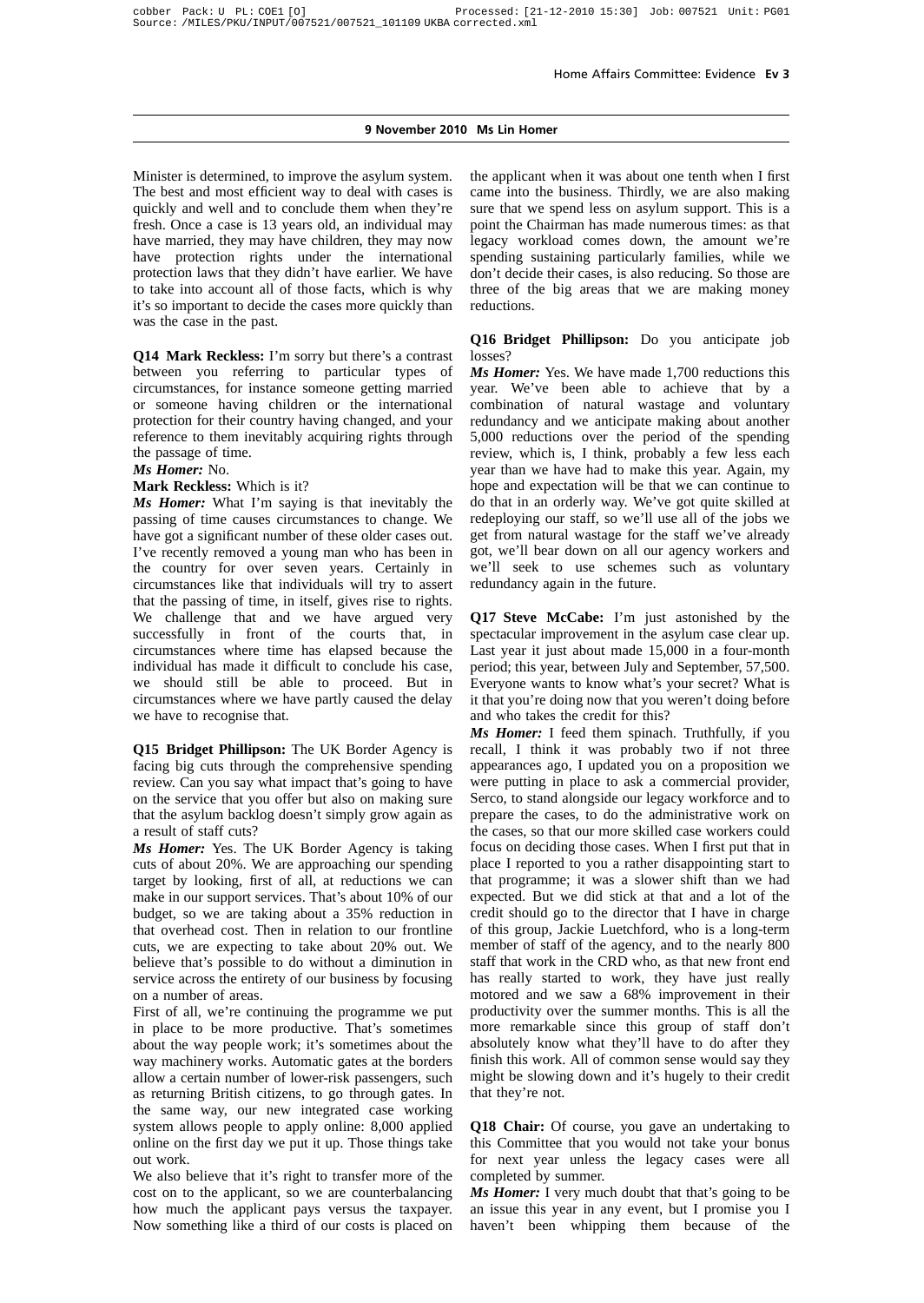commitment I gave to you about my bonus. I think they've done a great job.

**Q19 Nicola Blackwood:** I'd like to take you back to page 3 of the library note and look at this pie chart. We've had 334,500 cases dealt with up to the end of September. We've already discussed the discrepancy between grants at 139,000 and removals at 35,000. There's another big patch of errors, which we won't discuss now, but there's quite a large segment of "others": 48,000. I wonder if you could just discuss that segment a little and explain how many of the others you have not been able to contact and have been considered closed as a result of inability to contact the applicant?

*Ms Homer:* The controlled archive element, the 18,000, are those where, after fairly rigorous attempts, we have not been able to contact someone. Again, as I've described on earlier occasions, we do a range of checks, not only in our own databases but elsewhere. We then place those cases in what we call our controlled archive and we then check it regularly. We only place them into the concluded cases statistics once six months has passed without any further action. So, those 18,000 are the ones where we are concluding that they've either left or it was a second identity or it has been concluded but we've not married the names up.

There are a further 43,000, as I refer to in the letter, that have gone into the controlled archive that haven't yet finished their six months. That's another big tranche where that group of controlled archive will grow as those reach their six months. Over that period, we have seen only a handful of those controlled archive burst back into life, but we continue checking. Despite the fact they go into the controlled archive, we don't just close the door. We keep rolling them through our databases on a regular basis so that if they did pop back into the system, either actively by contacting us or by making another application or committing a crime, we would then be able to make the connection.

**Q20 Nicola Blackwood:** So the cases are closed but not closed because you still do checks on the cases that are in that archive?

*Ms Homer:* The cases are as concluded as we think they can be but we remain open-minded and able to reactivate them if something causes us to need to do so.

**Q21 Chair:** I think this is a new version of closed, that is what Nicola Blackwood is saying. Are they closed?

*Ms Homer:* They're concluded, Chairman. I've never used the word "closed" on them because and, again, apologies to new Members, I think if you look back at my comments about the—

**Chair:** Well, no—apologies to all of us because I don't understand the difference between closed and concluded.

*Ms Homer:* If you look back at my description of controlled archives, we were always clear that, after concluding the significant number of checks we do and after putting them into controlled archive and the passing of time, we would regard them as concluded. That has proven to be appropriate so far. A very small number in a sense have come alive again. A great proportion of these, we suspect, have left the country of their own volition or have been concluded under a different name or a different reference without us completely being able to put the two together.

**Q22 Dr Huppert:** We had some discussion earlier about delays in resolving cases and I think I take a slightly different line from Mr Reckless in that to some extent, if we as a Government have failed to process people, we have a debt where we have messed up. But can I move on from the legacy cases to what's happening with current cases, because you state in your letter that intake of new asylum seekers remains at a historic low and you have a six-month deadline to try to deal with them. I believe you're very selfcongratulatory about getting 59% of cases dealt with within six months, whereas I think there's a target of 90%. Indeed, I think we should be ensuring that all cases are dealt with within six months because it seems deeply inappropriate that we are keeping people hanging for an astonishingly long time while we decide what to do. Are we going to hit 90%? Will we hit 100%? What can you do to make sure we don't build up yet another backlog as soon as we've cleared the current one?

*Ms Homer:* I should just be clear with the Committee that our targets are about concluding cases, not deciding them. We already decide the vast majority of cases within 30 days and I think probably over 90% have a decision well within the six months. But we have set ourselves a target of finishing cases in as fast a period as we can. This goes back to the earlier comments that if you just take a decision on a case and you don't put it into effect, the passing of time alters the basis of the case. Now, yes, we have tasked ourselves to improve, year on year, on the number that we conclude within six months Our new Minister is suggesting—and indeed this Committee and the PAC suggested also—that it would be perverse of us just to focus on six months and not to keep concluding cases beyond six months and indeed not to take into account cost and other circumstances.

What we are now seeking to do is to focus on a kind of basket of indicators and make sure that we are following through in as many of the cases as we can. But there will be circumstances, sometimes entirely beyond our control, that mean concluding by removing is not possible. It would have been the case with Zimbabwean cases until a very few weeks ago because we had no route back to Zimbabwe. It didn't mean every Zimbabwean was entitled to asylum and, therefore, we took those cases as far as we could and our internal rule is that cases that are difficult to conclude because of a country circumstance must be taken as far as they can be taken.

**Q23 Dr Huppert:** I think some of that is helpful. I'd be very interested if, in future, you could provide some information about the decision process because, from people in this situation I've spoken to, I hear of a number of cases where it is that initial decision that seems to take a long time and I'm involved too often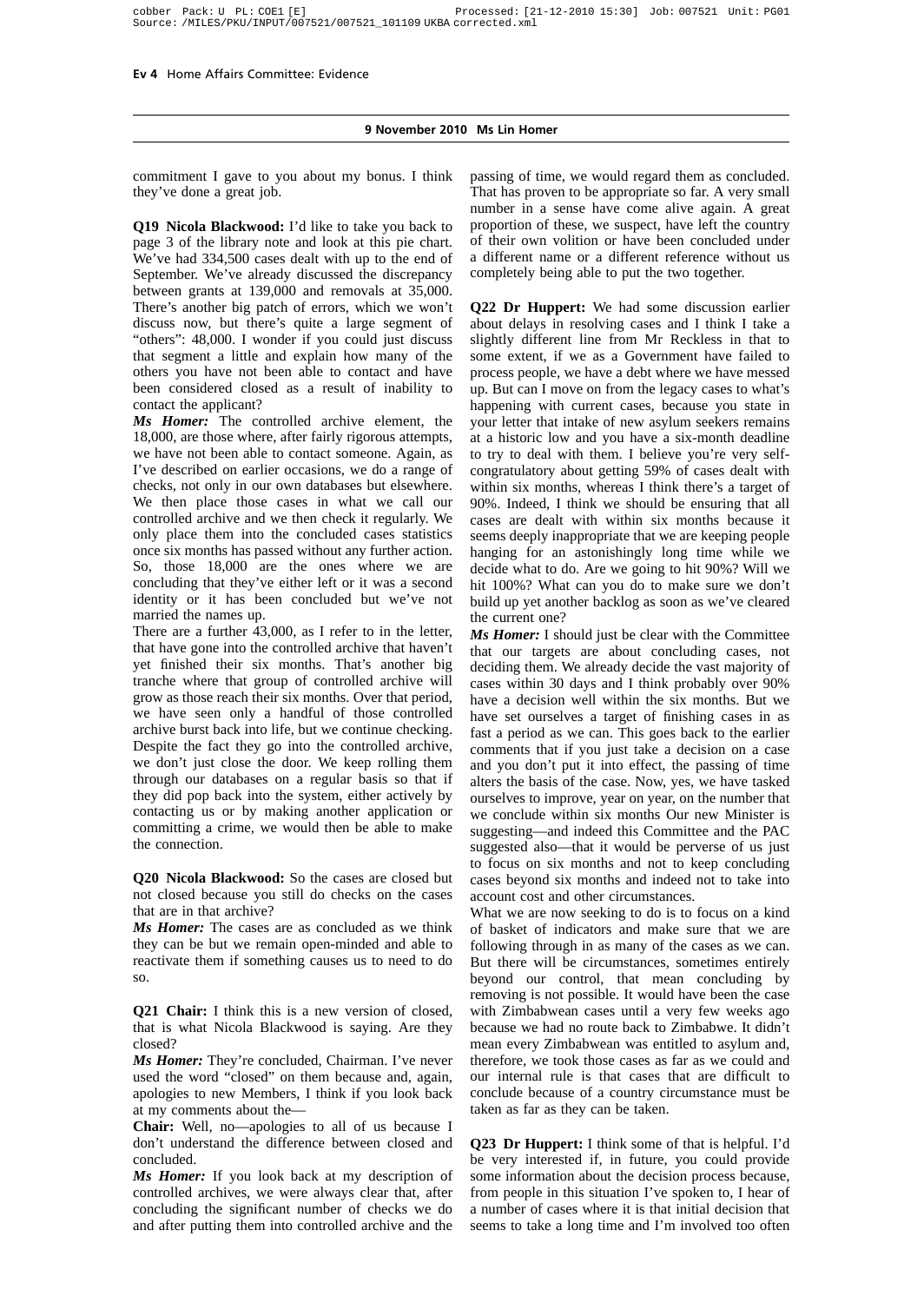#### **9 November 2010 Ms Lin Homer**

with trying to chase that up. It would be very helpful to get a sense of what that is because I think we have a duty to make a decision rapidly and not to keep people hanging on. If there are people where it is taking us over six months, say, to make a decision, would you agree that we should go back to a system where they're allowed to work while we try to make a decision as to what to do?

*Ms Homer:* I don't personally believe, from an operational perspective, that asylum seekers should be allowed to work. Many people who make a claim for asylum that is not well founded are predominantly coming here to seek to work. My belief—

**Dr Huppert:** But this is people where we've taken six months to decide whether they should be allowed asylum or not. We are delaying them.

*Ms Homer:* There are very few in that category and what I would encourage MPs to do is to write to me and, going back to Mr Michael's point, we ought to be actioning cases. As I say, 60% are now being decided within 30 days. So we are absolutely on the case with early decisions and I think if you permit people to work as a result of delay, the risk is it will encourage people to seek delay. That is not good for them and it's not good for the country.

**Dr Huppert:** It would be helpful to have the figures on when decisions are made then.

**Q24 Mr Burley:** I am interested in this six-month target and, as Dr Huppert said, whether that's stretching enough and how that compares internationally. I've done a bit of research and it would seem that the decision time in New Zealand is 84 days compared with 180 here, Australia 60 days, Czech Republic 30 days and America 60 days. Is our target internationally challenging?

*Ms Homer:* Our target is the most challenging in the world. All those figures you quoted are for decisions and our target is for conclusions. We don't know of another country that sets itself a conclusion target. Our target for deciding is to get the vast majority decided within 30 days, which is better than any of those that you quoted. We've had visits from most of the countries you've mentioned to look at our system and to see whether they can move towards adopting it.

**Q25 Bridget Phillipson:** I'm sure we all want cases to be deal with as quickly as possible, not simply so that the public are clear that there's transparency and a fair process but so that the asylum seekers themselves receive a swift decision. However, my question is probably the reverse of Julian's: how do we make sure that the push to get a decision quickly doesn't mean that cases aren't properly considered? Some of the cases I've seen as a constituency MP have been the reverse in that there have been quick decisions but arguably too quick and I'm not confident that the case has been given due consideration. How do we strike that balance between a quick process but a process that doesn't disadvantage people who have a good case, arguably?

*Ms Homer:* Yes, I think you are absolutely right to challenge us, that this is a very important decision. It needs to be high quality as well as speedy. We have undertaken a quality initiative with the UNHCR. We funded them to work alongside us to ensure that the front end of our asylum system had good quality decision making in it as a matter of course. They looked with us at recruitment, at training, at our processes and they helped us improve that system. Again, I have to say, Mr Guterres visited Damian Green about a month ago and he told us that he thought our system was best practice and they are now selling that quality system for the front end of asylum as a standard for Europe to follow. It doesn't mean we will give up, we're still working with UNHCR to look at that, but we have really tried to improve the front end of our system.

**Q26 Alun Michael:** Seeking after clarity on another area that's not always easy, last autumn you said that you'd found about 40,000 immigration files immigration rather than asylum, just to be absolutely clear—where you have no formal record that the applicant has left the country and you've closed 2,450 of those, I think was the figure you gave.

#### *Ms Homer:* Yes.

**Alun Michael:** The vast majority relate to people already granted leave to remain but whose electronic records haven't been updated. That leaves another 37,000. Can you tell us what the picture is with them? *Ms Homer:* I can't give you a full breakdown on those because we've made a judgment on these cases that it's more efficient for our resources to pick the cases up and work them than to go through and triage them and sort them and then work them. In both the bigger asylum backlog and this backlog we did an initial check for criminality and then for the rest, we sort them as we go. But if you look at that first 2,500, we think that that probably is a reasonably good picture of what we're going to find. So, a great majority of those relate, we think, either to short-term applications that are effectively finished. Those might be a working holidaymaker, somebody here on a visit who has sought to extend, those kinds of things, spouse applications that have been resolved.

**Q27 Alun Michael:** Understanding that then, can you tell us what the implication of that is for the immigration figures for previous years? So, will the Office for National Statistics have to rewrite its historic records or are these people already being counted as immigrants to the UK? Where do they appear in the figures? Do you see what I mean?

*Ms Homer:* ONS is a survey-based statistic; they don't count everything, so no, it doesn't alter the ONS statistics at all and, yes, all of these people will have been in the system and in the statistics. Many of them won't have added to net migration. They will have come and gone. But we were determined, we made a commitment to you and to Parliament, to ensure that our recordkeeping was tidy.

**Alun Michael:** So they have no effect on the figures that we're using in terms of—

*Ms Homer:* They won't change net migration for the past, no.

**Q28 Mark Reckless:** You say MPs should contact you if there's a delay but I would much prefer the applicant to be able to deal with UKBA. I find that in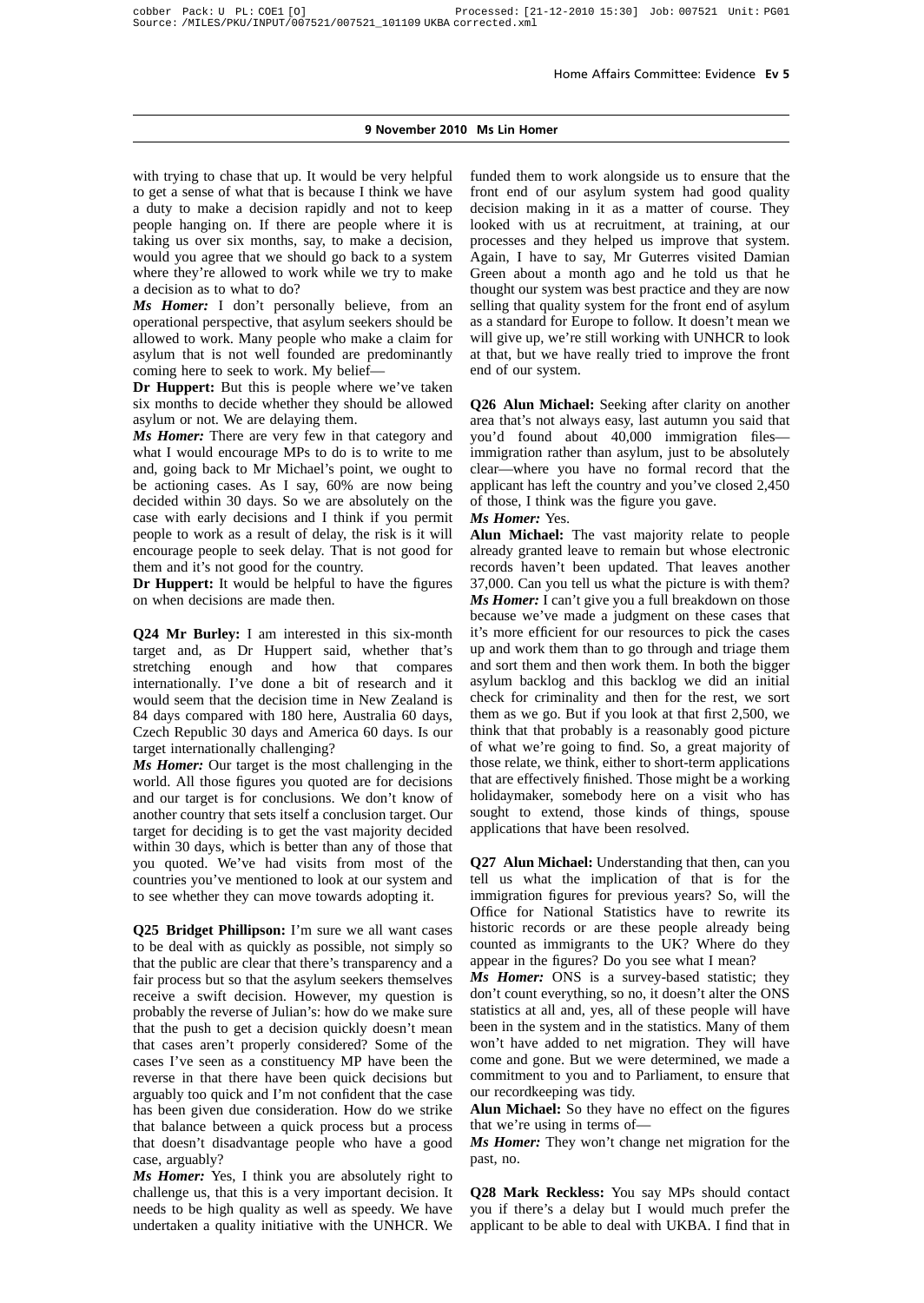#### **9 November 2010 Ms Lin Homer**

my surgeries very often people will come to me because you've written a letter to the applicant saying that they're not to contact you and they're concerned that if they break that that somehow it might negatively affect how their case is considered. So they come to the MP and I'm having to take up a case that could very easily be dealt with between UKBA and the applicant except for your practice of writing these letters saying, "Don't contact us".

*Ms Homer:* I don't think we should be writing saying. "Don't contact us". I think what we do often say to applicants is that we have very clear timescales for determining issues and that, for new cases, we are keeping to those timescales. So it makes us more productive if people, in a sense, wait the period of time that we do say. If our standard is four weeks, then we will try to say to people, "Please don't write every day", because then more time goes into answering letters than deciding cases. But I would not expect my staff to be saying just as a carte blanche, "Don't write to us", and we are increasingly trying to be prompt in our replies to applicants and to their solicitors.

**Q29 Mark Reckless:** Well, your practice certainly doesn't make me more productive and I've seen several letters where there is no reference to a particular timescale and there's just an indefinite instruction not to contact. Can you please give us an undertaking that those letters will no longer be sent out?

*Ms Homer:* I will give you an undertaking I will action them. There's a lot of staff in the agency and, as I say, my reason for suggesting you send me letters of that sort is because I wouldn't expect them to and I will follow up if you give me the examples.

#### **Mark Reckless:** Thank you.

**Chair:** I will write to you with copies of the letters that have been sent to Mr Reckless so that you can see them for yourselves.

**Q30 Mr Winnick:** Every time you've appeared before us has been like today with questions about the backlog and so forth. Now, UKBA's budget is to be cut by 20% by 2014. That's correct?

#### *Ms Homer:* Yes.

**Mr Winnick:** How will that affect the work of the organisation?

*Ms Homer:* We anticipate that we will have to become more productive. It's helpful to me that these spending reductions are coming after a period when we have begun to get our historic work into shape. It is very useful for me that the legacy work will be finished before we enter into this period of restraint and it is very useful to me that we've begun to implement new systems in asylum, in managed migration and at the border that allows us to automate and to be more productive. The examples I gave earlier I would repeat: we expect many more applications to be dealt with online and we expect our electronic case working system to make it much easier for case workers to be able to focus their particular and expensive skills on the decision-making part, not on the administrative part. At the border where, despite the recession, passenger numbers are still going up, we would hope and expect that a significant number of trusted and pre-checked passengers can use automatic gates, allowing our very skilled immigration and customs officers to focus on those places where human intervention is still required.

**Q31 Mr Winnick:** Going by that reply, there's no reason why you shouldn't have a 20% cut, because you've indicated that it's going to be a pretty painless exercise, a more productive way of doing matters, although I don't know why it wasn't done previously. So there's no need for this Committee to worry about your cut in the budget?

*Ms Homer:* I don't think I used the word "painless". I think it will be very challenging.

**Mr Winnick:** Almost painless?

*Ms Homer:* No. I think it will be very challenging but I think it's possible. As to why we haven't done it before, we have been on a course of improvement. The UK Border Agency, in relation to the part of that that was previously IND, costs the taxpayer less now than it did in 2006, in cash terms. This year we have made savings of almost £200 million, so we haven't waited for the spending review. We've been making progressive savings, but it does take time to get an organisation fit and you can't necessarily make wise savings if you make them all in one go or in a rush. We've been moving progressively towards efficiency. The next four years will challenge us to do that faster than we would otherwise but I think the organisation is in good shape to face that challenge.

**Q32 Mr Winnick:** So can we work on the assumption that when you appear before us in the future when these cuts start to take place it will not be said that "The work has accumulated once again, the problems are not easy to resolve swiftly because we have less of a budget arising from the comprehensive spending review"? We can work on that assumption, can we?

*Ms Homer:* Yes, I think you can. We have done more with less over the last four years. We believe we can do more with less in the next four years.

**Mr Winnick:** We'll see what happens, won't we?

**Q33 Steve McCabe:** Is it true that part of your savings are premised on using more IT and automation and less people at border posts? *Ms Homer:* Yes, and in case working.

**Q34 Steve McCabe:** Did you see that report in the *Telegraph* on 28 October that claimed there had been a number of failures with your automated systems? *Ms Homer:* Yes.

**Steve McCabe:** Yes. Was it accurate?

*Ms Homer:* We've got—

**Mr Winnick:** If it appeared in the *Telegraph* it must be.

*Ms Homer:* I wasn't going to say that.

**Steve McCabe:** Was it accurate?

*Ms Homer:* We have had two circumstances where individuals have used our e-gates when the gates should not have let them through and did and on both those occasions that has led us to make some changes to the system. That's during a period when 1.7 million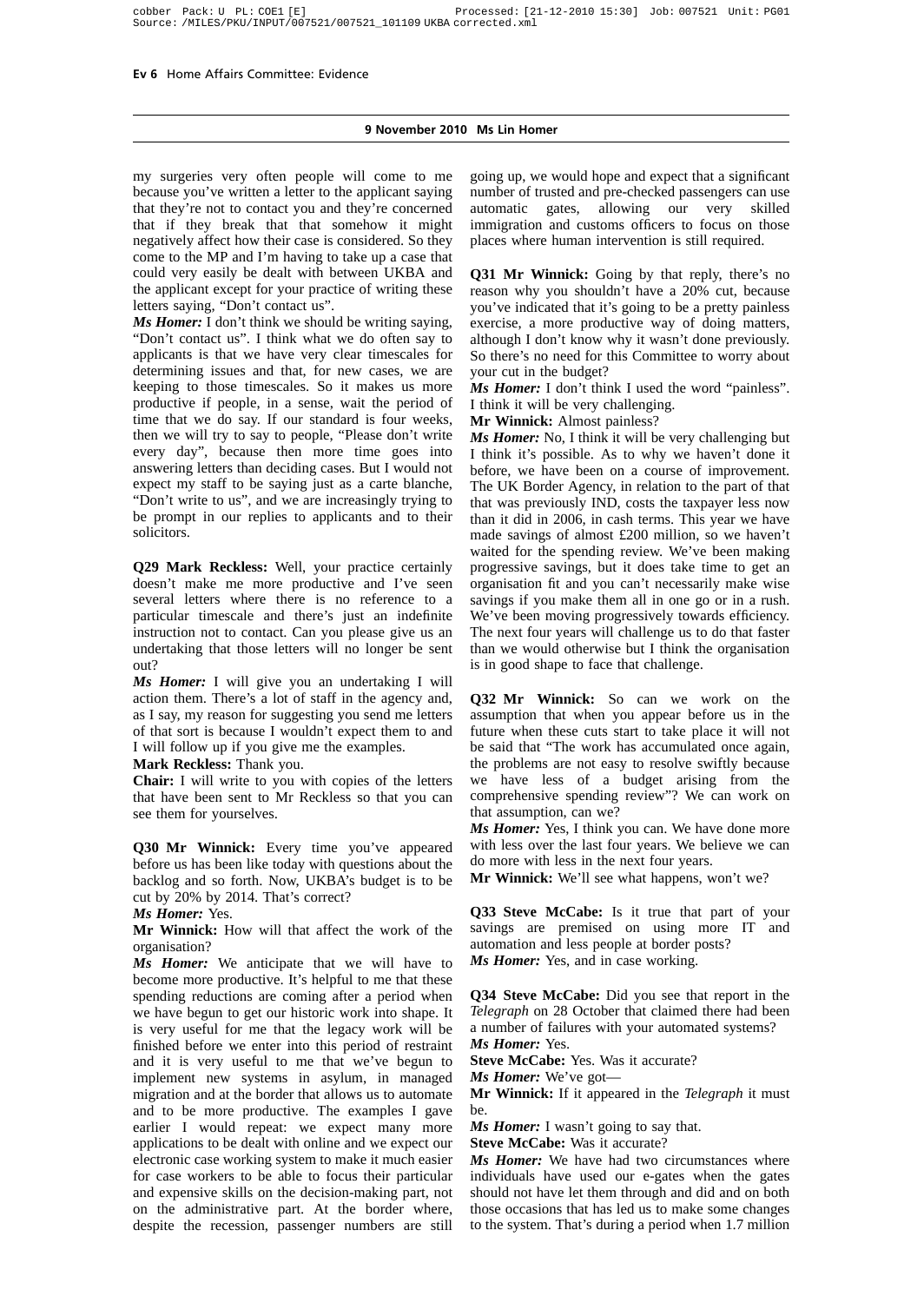people have used those gates and it is still in its evaluation phase. Neither machine nor, by the way, immigration officer is completely infallible but we believe that the e-gates are very safe, not the least because an immigration officer sits and observes them and, therefore, can always intervene if the decision the gate reaches is not to their professional standard.

**Q35 Steve McCabe:** When you say you've had two circumstances, did those include a man coming in using his sister's passport, and someone on the banned list entering the country and someone on the terrorist watch list entering the country? Is that true?

*Ms Homer:* The last one is not true but, yes, certainly we have had two examples where the machine did not recognise a face and one where the machine did not pick up a Watchlist hit. We're not sure on that one whether it was the machine or the entry that was wrong. So we've investigated both.

**Q36 Steve McCabe:** As you replace people with machines, what steps are you going to take to make sure that the number of these failures don't rise?

*Ms Homer:* We are still evaluating and changing these gates. They are a new creation. They have only been in use for a couple of years and we are constantly testing and checking them to make sure that the level of security they give us is high enough. As I say, in terms of the relative failure rate, those two were both reviewed and we think the machines are now more secure because of that evaluation. We absolutely expect, as with all technology, for these kind of reviews and evaluations to lead to improved systems in the future.

**Q37 Mr Burley:** One of the easiest ways to cut costs is to cut salaries. You've already stated this morning you don't expect to receive your bonus next year but you revealed at our last session, very memorably for us, that your annual salary is £208,000 a year. Do you think it's morally right in an age of austerity that you are paid £66,000 more a year than the Prime Minister? *Ms Homer:* You have to make judgements about the relevant salaries for jobs relative to their difficulty and the skills you need people to undertake to do them.

**Q38 Mr Burley:** So your job is more difficult than the job of the Prime Minister?

*Ms Homer:* No, but I think you have to put people in jobs that can do them. The civil service will, no doubt, take decisions about the pay of senior civil servants and I am quite content to be a party to those decisions. I don't think it makes an enormous amount of sense for those decisions to be taken individually and bilaterally. I'm content that the new Government will make some judgments about senior salary and that that may well affect me.

**Q39 Chair:** Can I take you back to foreign national prisoners and the prisoners who escaped before being deported that led to the resignation of a previous Home Secretary? How many more have we located? According to the pie chart on page 1 of the Library note analysis of your letter, it seems that 73 have still not been located.

*Ms Homer:* I think it's 70 that haven't been located. We've located three more since I last spoke to you and we've removed five more.

#### **Q40 Chair: Right. So, 70 since the last letter. Five more have been found.**

*Ms Homer:* No, five more have been removed. We already knew where they were. We were in the process of removing them.

**Chair:** Right. But we're still looking for another 70? *Ms Homer:* Yes.

**Q41 Chair:** What kind of assistance are you getting to try and locate these missing 70?

*Ms Homer:* We continue to have markers on all of these 70, both within our own systems and within the police system. We are confident now, I think, that if they emerge in any part of the system we will make matches. Obviously one of the issues for us is whether or not they're in the country. If they applied for a visa, in country or out, if they entered the criminal justice system, then we're confident we would pick them up, and indeed that's the way that we are finding the individuals that we're locating.

**Q42 Chair:** Can I now move on to enforced removals? Of course the Committee understands we can't ask you to clear a backlog and then ask you not to remove people from this country, that people have to be deported. The concern of the Committee following the Jimmy Mubenga case was the way in which matters progressed to get him removed. I don't want to talk about the circumstances of that case, because that's the subject of a criminal investigation, but can you just tell the Committee, as a matter of fact, when were you informed that he had died during this removal?

*Ms Homer:* Overnight.

**Chair:** Overnight. And then you informed the relevant Minister, did you?

*Ms Homer:* Yes.

**Q43 Chair:** I'm going to pass you a photograph or drawing of a restraint technique that has been used. Are you familiar with this technique? It's called nose distraction. You are?

*Ms Homer:* I'm not personally and technically familiar but, yes, I'm familiar with the concept.

**Chair:** You've not seen it being used?

*Ms Homer:* No.

**Q44 Chair:** When you give out contracts to people who are charged with the responsibility of removing people, what kind of guidance exists as to the way in which this should be done in the most humane manner?

*Ms Homer:* Do you mean restraint generally or this particular—

**Chair:** Yes.

*Ms Homer:* We have requirements within our contracts that contractors train their employees appropriately, that they follow the guidelines for force and, as the smaller user of detention and movement of prisoners, the agency has always followed the rules that the Ministry of Justice sets out. We always seek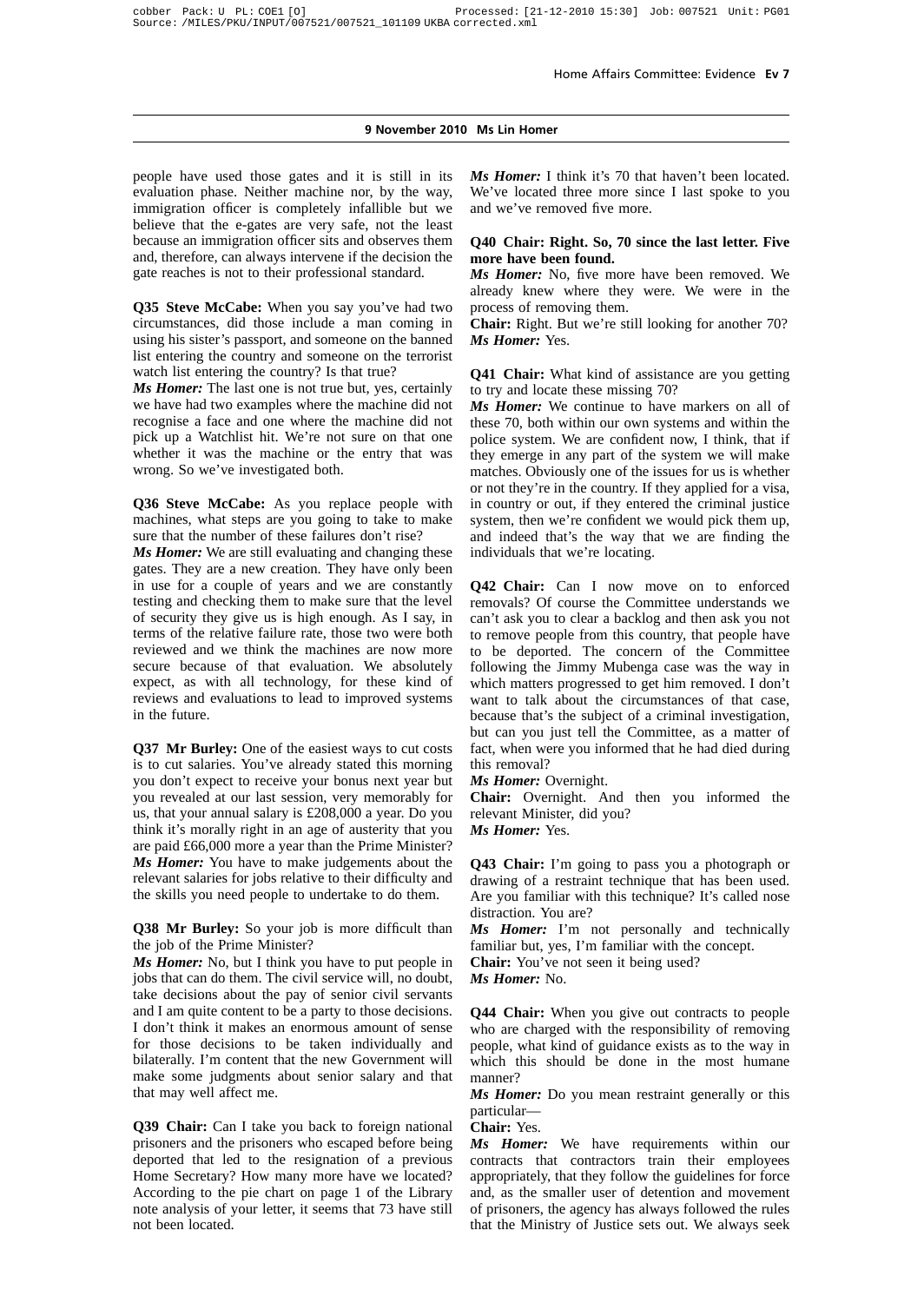to perform to the standard that NOMS and MoJ set out and we expect our contractors to do the same.

**Q45 Chair:** G4S has just lost the contract for providing these services. Have the circumstances of this death or any other information that you may have received contributed to that loss of contract?

*Ms Homer:* No, this was a routine retendering of a major contract. We've had good commercial interest in it and a number of competitive bids and this contract was awarded on the basis of value for money and delivery. G4S remains a major provider for us in other parts of our business.

**Q46 Chair:** You awarded the contract to Reliance. Are you aware of the complaints about the way in which Reliance deals with people in custody? Were you aware of that when you awarded them the contract?

*Ms Homer:* We look at the quality of all the major providers as one of the aspects of award, and indeed we would expect them all to have a complaints system and to be able to show us that that's accessible and operated fully and fairly.

**Q47 Chair:** Yes. I think you misunderstand my question. Were you aware of the complaints made against Reliance, in particular the case of Gary Reynolds, the subject of—

*Ms Homer:* I'm not personally aware but I'm sure that the people who will have evaluated the contract will have looked at the quality standards of each of the providers.

**Q48 Chair:** But are you concerned that this company has been severely criticised by the Independent Police Complaints Commission over the way in which they have dealt with people in custody?

*Ms Homer:* We will look at all the providers because—

**Q49 Chair:** So you were aware of that before the contract was issued? *Ms Homer:* Yes.

**Q50 Chair:** You knew about the record of Reliance before the contract was issued?

*Ms Homer:* Yes, and the point I was trying to make about complaints is that I think—

**Q51 Chair:** It is hardly a complaint if it's a judgment of the Independent Police Complaints Commission, is it? It's not someone complaining about them; it's a judgment.

*Ms Homer:* The point I was trying to make is that we would expect people who are in the process of restricting people's liberty, either in a detention centre or in movement, to be the subject of complaints. One of the issues that we will look at is not an absolutely blank record because, to be realistic, that may suggest there's not a good enough system for checking. You know we ourselves have undertaken a major review by Dame Nuala O'Loan into the treatment. So we will always look at these issues. The question is**Q52 Chair:** You're satisfied that G4S performed satisfactorily and that there's no problem with the Reliance Security Group?

*Ms Homer:* I'm satisfied in relation to G4S that where there were complaints, and a very small number were upheld against us over this period collectively, that action is taken and improvements are put in place.

**Q53 Chair:** And you have received no complaints from any employees of G4S about their concerns about these matters?

*Ms Homer:* Personally, no.

**Q54 Mr Winnick:** There have been complaints, have there not, about the removal of detainees prior to this tragic case?

*Ms Homer:* There have been many complaints and that was why I referred to Dame Nuala O'Loan's investigation, which the previous Home Secretary, Jacqui Smith, put in place because many of these complaints were made very generically and often in the media and we struggle to get enough detail to investigate. We did investigate very thoroughly when we were able to.

**Q55 Mr Winnick:** In July 2008 Birnberg Peirce & Partners, Medical Justice and the National Coalition of Anti-Deportation Campaigns—and I accept obviously they have a strong viewpoint—published a report and that said, "We have found an alarming and unacceptable number of injuries have been sustained by those subject to forced removals. In all cases in our dossier what may have started off as reasonable force turned into what we consider to be excessive force." Do you remember that report?

*Ms Homer:* I do remember the report.

**Mr Winnick:** It was called "Outsourcing Abuse", wasn't it?

*Ms Homer:* It was the report that led Jacqui Smith to ask Dame Nuala O'Loan to conduct her own investigation and I have to say that the original allegations in respect of both number and type of abuse proved very difficult to find any evidence of. Dame Nuala's report was received by us. It contained some very important recommendations, which we have been following through and putting in place, but it did not find the depth of evidence that was suggested in the report that you're referring to.

**Q56 Mr Winnick:** So what was written in the report you feel was not justified?

*Ms Homer:* I think much of it was not capable of being evidenced by Medical Justice or by Birnbergs, despite a very lengthy period being provided to them to provide evidence to support that. Dame Nuala's report, which I assume is still available in the House, details in very significant detail both the efforts she made to find evidence and her conclusions on that evidence and I believe that she gave us some sound recommendations that we have followed through on. So I think we learned lessons but, no, I don't think the original report was correct in the scale of its description.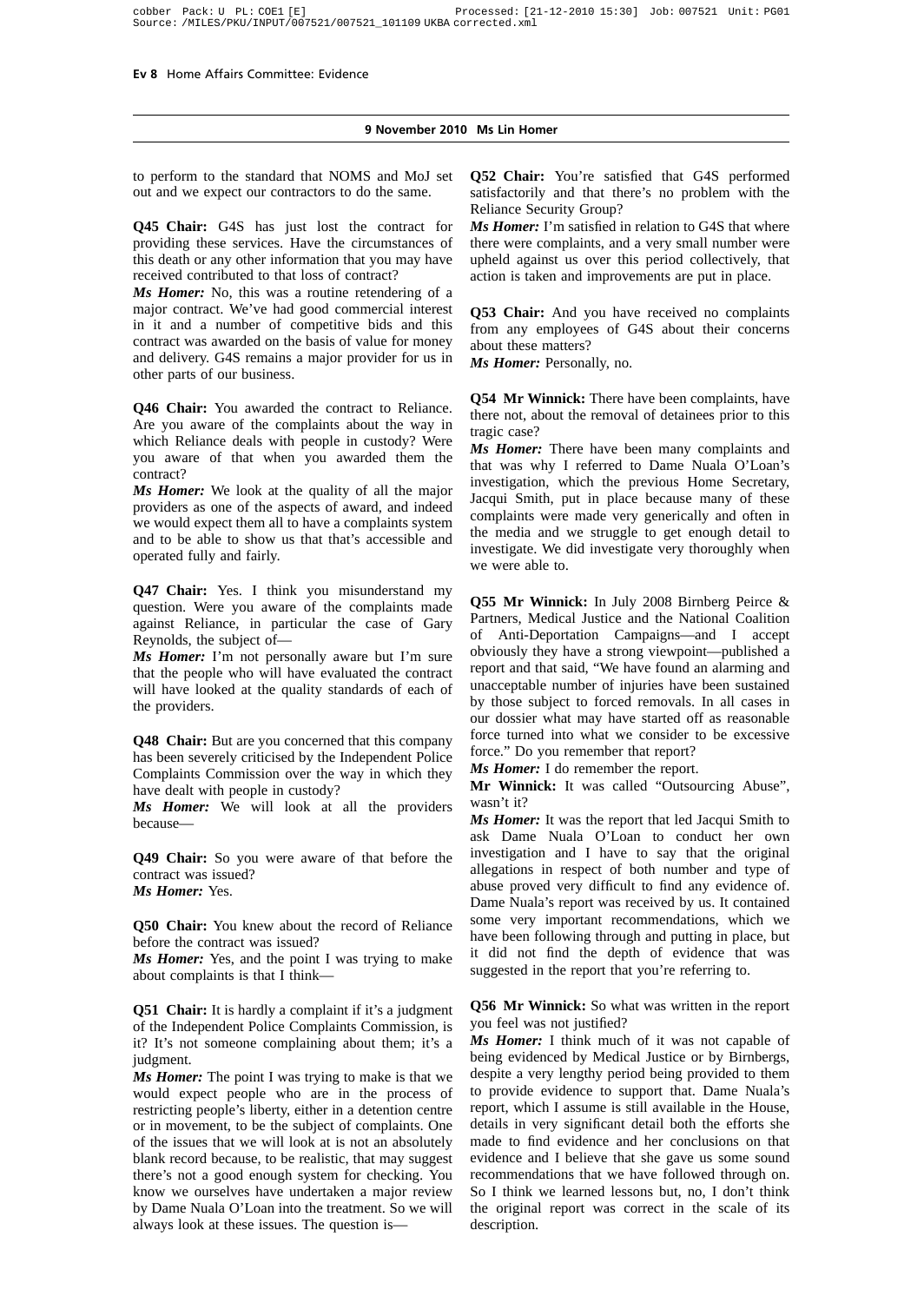**Q57 Mr Winnick:** Do you accept that your organisation has overall responsibility for what occurs?

*Ms Homer:* Absolutely.

**Q58 Dr Huppert:** You commented that you follow Ministry of Justice advice but presumably you accept that there are particular categories of people who you deal with with the use of force. How do you keep track of what is happening on what best practice is in a whole range of services, particularly with vulnerable people such as children—and I'll come on, if I may, Chair, to ask some more questions on that—and people who are detained for an extremely long time? *Ms Homer:* Yes. We utilise the forums that the Ministry of Justice creates as our best practice network and we follow the advice they already have but we also utilise that environment to seek advice. So we proactively ask for advice in circumstances where they might be more unique to the agency. For instance, the use of restraint on aircraft is something we rather than others do. We tend to still go back into the Ministry of Justice expertise so that they will then do specific work for us and that includes advice on medical approaches and training and review and evaluation. We also, because of the vulnerable nature of some of our clients, ensure that CCTV is used in many circumstances. We do our best to create an environment in which best practice can be followed and the standards can be evidenced.

**Q59 Dr Huppert:** You will presumably be aware of the evidence of psychological problems children get as a result of being detained for any period of time and you'll know that the Government made it very clear that child detention would be ended to deal with that. There's a story in the *Guardian* today suggesting that that is being delayed and, reading between the lines in the comments here and elsewhere, that UKBA don't seem to be able to come up with alternatives to child detention and, as a result, are not doing what the Government has said. What is happening about that? *Ms Homer:* The coalition Government made a very strong commitment to end child detention. The Minister put in place a review to undertake that work very quickly after taking office. We've undertaken that review with a large number of groups from the voluntary and other sectors, so other Ministries of Government and many organisations, Citizens, and so forth, the Diana Trust. I think we've had a very productive working arrangement so far and we've been identifying improvements and changes we can make at every step of the way. We have improved the interaction with families at the beginning of the process; we've improved the mentoring and community support they get; we've worked with NGOs to look at the way we offer voluntary return and counselling. I think we've already made enormous changes and strides. There is an ongoing debate about the end. So, what do you do with a family who've gone all the way through the system many times, the courts have said they don't have a right to protection, we've offered them voluntary return, we've offered them self-check-in numerous times? That is very difficult and so that is the bit that we are still working on with those groups.

**Q60 Dr Huppert:** As I understand the relationship, Ministers set the policy and then you deliver that policy. So when will I be able to ask the question, "Have we ended child detention?" and get the answer from you or the Minister, "Yes"?

*Ms Homer:* I think the question has been put to my Minister on the Floor of the House already and he has already seriously altered the amount of detention, the length of time we're keeping children, so that there's far smaller use already than there was. The question about when we—Yarl's Wood has no children in it at the moment, has had very few in. So I think it would be wrong to suggest it's just as it was until a point when a switch is thrown, but I think what Ministers have also said across the Government is that this has to be a system that's sustainable and that achieves the results that Government and the courts have said need to happen. So that's why, I think, there is a difficulty of what do you do when a family, in a sense, just say no, where they don't have a right to protection. We are looking to find ways to make it easier for those families to accept the weight of Government decisionmaking and to go under their own steam.

**Q61 Nicola Blackwood:** The Medical Foundation for the Care of Victims of Torture have raised with me some concerns about the poor implementation of rule 35 of the Detention Centre Rules. These concern victims of torture and others with special illnesses and conditions. They tell me that on 12 October, UKBA agreed to conduct an audit of the implementation of rule 35 and the processes associated with that. They told me that this was going to be released on 12 June. The release was then delayed to 9 July, then to the end of August and it now stands at before the end of 2010. They're understandably frustrated, as an FOI request to see the results of this audit was refused on the basis that it will be available, but since we've had now five months of delay, and potentially six months of delay, they are concerned that they may still not have this by next year. I wonder if you could provide for the Committee a copy of the audit, including the scope and terms of reference, the methodology and the interim and final results that you have reached.

*Ms Homer:* I'll check what the delay is on the FOI and certainly if we're going to put an FOI out it's important that we make sure the Committee sees that detail.

**Q62 Steve McCabe:** I just wanted to go back to the issue of children in detention. I can't imagine any of us are excited at the prospect of children being detained but I wonder if you could give us some idea of the numbers we're talking about and if you could say anything about the problem of people who claim to be children who turn out to be older than they are and the problem of children who are under the control of organised criminal gangs and what you would recommend might be an alternative way of dealing with that?

*Ms Homer:* Gosh, there's quite a lot in there.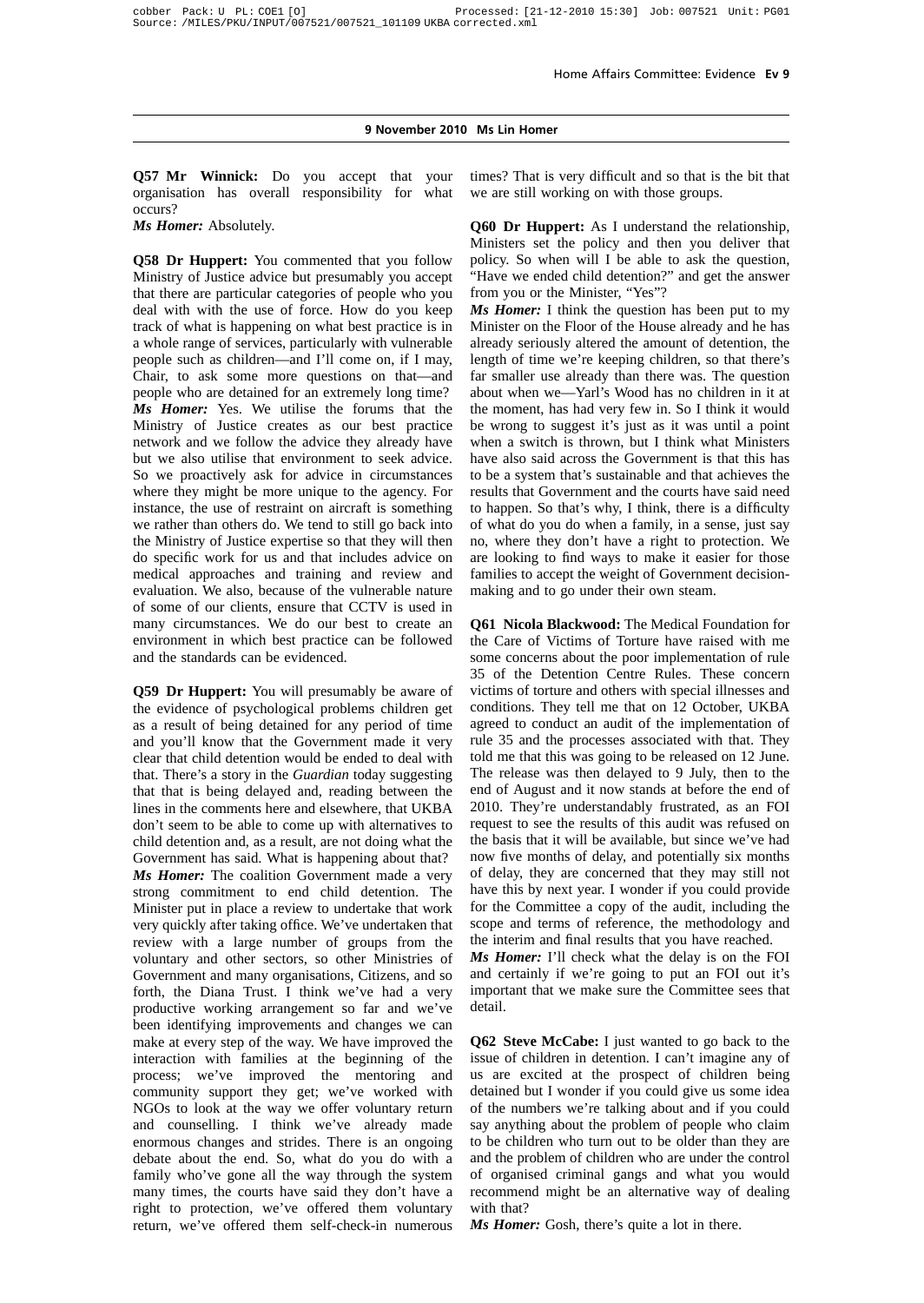#### **9 November 2010 Ms Lin Homer**

**Steve McCabe:** Would it be possible to write to us about it? I'm trying to understand why this is a problem and what other elements of it might exist. So, if it would be easier to write—

*Ms Homer:* Just very briefly, there are two forms of children that the agency looks after. One is the unaccompanied asylum-seeking children, and we do find a proportion of young men claiming to be 16 or 17 who we believe are older. We use a social workled assessment on age-disputed cases. We have a number of those and we have had circumstances where subsequently courts have decreed that a young man is an adult when he has claimed to be under 18. We are continuing to look for ways to safely determine a youngster's age when it might be something between 16 and 24. That's largely young men. They're all unaccompanied.

The number of families with children removed from UK from detention has dropped steadily over the period where we have been trying to find more humane and voluntary means of removing them. So we were removing about 30 units a month in November 2009. It's down in single figures now and this is one of the challenges that we face, that it's very difficult to incentivise a family to go if they believe that there are not consequences of saying no. So we are struggling to remove families. Nonetheless, we have continued to remove a number and in the period June to October this year we removed 22 families. That is only about 20% of the same number as we removed last year.

**Q63 Chair:** Could you write to us on the points that Mr McCabe has raised?

*Ms Homer:* Yes.

**Q64 Bridget Phillipson:** G4S told us that UKBA are responsible for conducting a comprehensive health review prior to handing people over for removal. *Ms Homer:* Yes.

**Bridget Phillipson:** Can we see a copy of the form that is used?

*Ms Homer:* Yes. I have brought one with me and I would be happy to electronically send that to the Committee as well if you would like.

**Q65 Chair:** So that means before people are removed their health conditions are checked?

*Ms Homer:* It's quite a full form. The easiest thing is for me to let the Committee look at it. If there are further questions once you've looked at it, we'd obviously be very interested to hear from you but I can undertake to do that.

**Q66 Dr Huppert:** In 2006, Her Majesty's Chief Inspector of Prisons recommended that responsibility for healthcare in immigration detention centres be transferred from the Home Office to the Department of Health, as happened for prison healthcare, and I'm sure you'd accept that the Department of Health knows a bit more about healthcare than the Home

Office. What progress has happened with that? How are we ensuring that there is proper healthcare available?

*Ms Homer:* Anne Owers' advice on healthcare was taken very seriously and we've entered into arrangements where we've at least sought to get Department of Health oversight of all our healthcare arrangements, even if we were still paying for them through private providers. We have brought in the Department of Health in that capacity. Obviously the Department of Health is keen that the agency continues to shoulder its responsibilities for funding healthcare and so it's not quite that we've just lifted and moved our responsibilities but they're now much more significantly involved, as are social care, because we accept in the same way that we're not social care experts and should not be taking those decisions unaided by the professionals.

**Q67 Chair:** In respect of that form that you very kindly have brought to the Committee today, who looks at this form?

*Ms Homer:* This is a form that has to be filled in before—

**Chair:** By whom?

*Ms Homer:* By both our own staff who are detaining and the people that they're handing over. So, it becomes part of the record.

**Chair:** They fill in the form?

*Ms Homer:* The people who have been responsible for detention fill in the form and its aim is to ensure that there is a full understanding of the individual as they are transferred.

**Q68 Chair:** Then who looks at the form and assesses, because obviously it's quite technical? It talks about what kinds of medical risks there are, health risk. Is it looked at by a doctor?

*Ms Homer:* The medical parts of it are filled in by medical experts and—

**Chair:** Sorry, medical experts? By a doctor?

*Ms Homer:* Well, those would be doctors, nurses, it could be dentistry. So, you know that in our detention centres there is access to healthcare, and indeed on our charters we more often than not have medical escorts as part of the charter removal.

**Q69 Chair:** So in Mr Mubenga's case there would be a copy of this somewhere in the file? *Ms Homer:* Yes.

**Q70 Chair:** Excellent. Ms Homer, as usual, it has been a long session but we're always very grateful to you for the information you provide. I wonder if you could take away the template that we have produced for you.

*Ms Homer:* I will.

**Chair:** And if your next letter could follow that template we'd be most grateful.

*Ms Homer:* Happy to do so.

**Chair***:* Thank you very much for coming.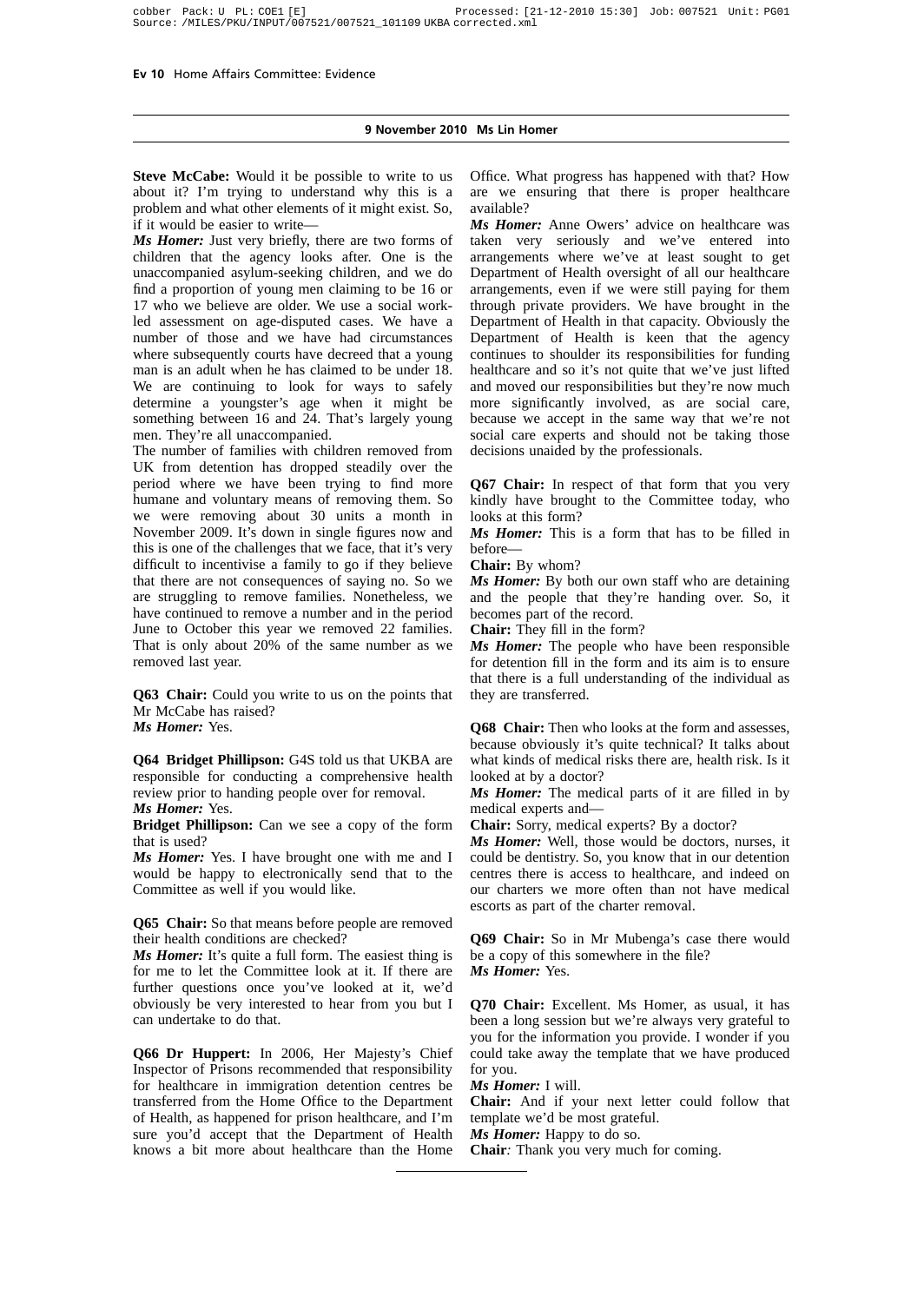## Written evidence

#### **Memorandum submitted by UKBA**

I am writing to follow up a number of issues raised by your Committee at my evidence session on 9 November.

#### Asylum Decision Making Process

The Committee requested information about the asylum decision process. Making decisions on asylum applications is a complex and difficult job and it is one that the UK Border Agency and its case owners take very seriously. The claims of asylum seekers are considered very carefully and on their individual merits.

The agency's Foundation Training course, developed with input from the UNHCR, trains case owners to investigate all aspects of a claim taking into account oral evidence and written evidence from the applicant as well as objective country evidence.

The case owner who conducts the asylum interview is expected to research the issues raised in a claim and to ask relevant questions about the applicant's experiences in the country of origin and, where relevant, since arrival in the UK. Applications are then assessed against detailed background information and guidance available on the situation in the applicant's country of nationality.

Operational Guidance Notes (OGNs) provide an evaluation of the relevant country information and apply that together with general asylum policy and caselaw to provide case owners with clear guidance on how to deal with the main categories of asylum and human rights claims received from applicants from the country concerned. OGNs are informed by the country information provided by the Home Office Country of Origin Information Service, which closely monitors the human rights situation in all the countries that generate asylum seekers to the UK. It provides accurate, objective, sourced and up-to-date information on asylum seekers' countries of origin, for use by UK Border Agency officials involved in the asylum determination process.

Case owners within the UK Border Agency take decisions following caselaw. We accept that this can change constantly but that ultimately, the courts are the final arbiter of the decision to grant or refuse leave.

Regarding the quality of our decision making, UNHCR have praised our quality assurance system in respect of decision making as one of the best there is. With European Commission and UNHCR support. we are engaged in a UNHCR-led project (with Germany and Austria) to export these assurance mechanisms to 14 EU states.

The agency recognises that more needs to be done to speed up the process. We have set up the Asylum Improvement Project to increase productivity and speed up the processing of applications. Furthermore, we have designed a new performance framework, to move from an exclusive focus on the six month conclusion rate target to a broader focus which will show the health of the overall asylum system. One of the indicators is the percentage of adult initial decisions taken within 30 days. We are committed to raising this performance and have seen performance rise from 25% in the August 2008 cohort to 72% for the August 2010 cohort But, we know that speed is not everything which is why we will also have a stretching quality indicator to ensure that we have good quality speedy decisions. These indicators will form part of the agency business plan.

I hope you can see from the above that the agency takes its responsibilities very seriously and takes all decisions only after careful consideration of the facts. The agency is well aware of its obligations under the 1951 Convention and the ECHR and is proud to provide protection under both. However, we are equally determined that those applicants who both the agency and the courts are satisfied do not need our protection and refuse to leave voluntarily are removed in a timely fashion.

#### Children in Detention

The Committee also requested information about the numbers of children in detention, those who claim to be children and alternative ways for dealing with children who are under the control of organised crime gangs.

The Committee will be aware that the Coalition Government is committed to ending the detention of children for immigration purposes and we have been working with our partners to find suitable alternatives.

We have already made considerable progress. Two pilots are being conducted (one in the North West and one in London) to test out new ways of affecting family returns. Both pilots are following broadly the same process of working with the family in the community, and seeking to give them every opportunity to return by making their own preparations for departure. We need to be sure that the process we adopt will work in practice.

Where we have had to detain as a very last resort we have been doing so in much smaller numbers and for a shorter length of time (the average now being less than four days compared to around 13 days last year).

As I said to the Committee when I gave evidence, this does however present challenges and we are now working to find alternatives which in fact do not create a perverse incentive and lead to poorer outcomes for children. In particular, we are alert to the increased risk of trafficking and will continue to monitor this.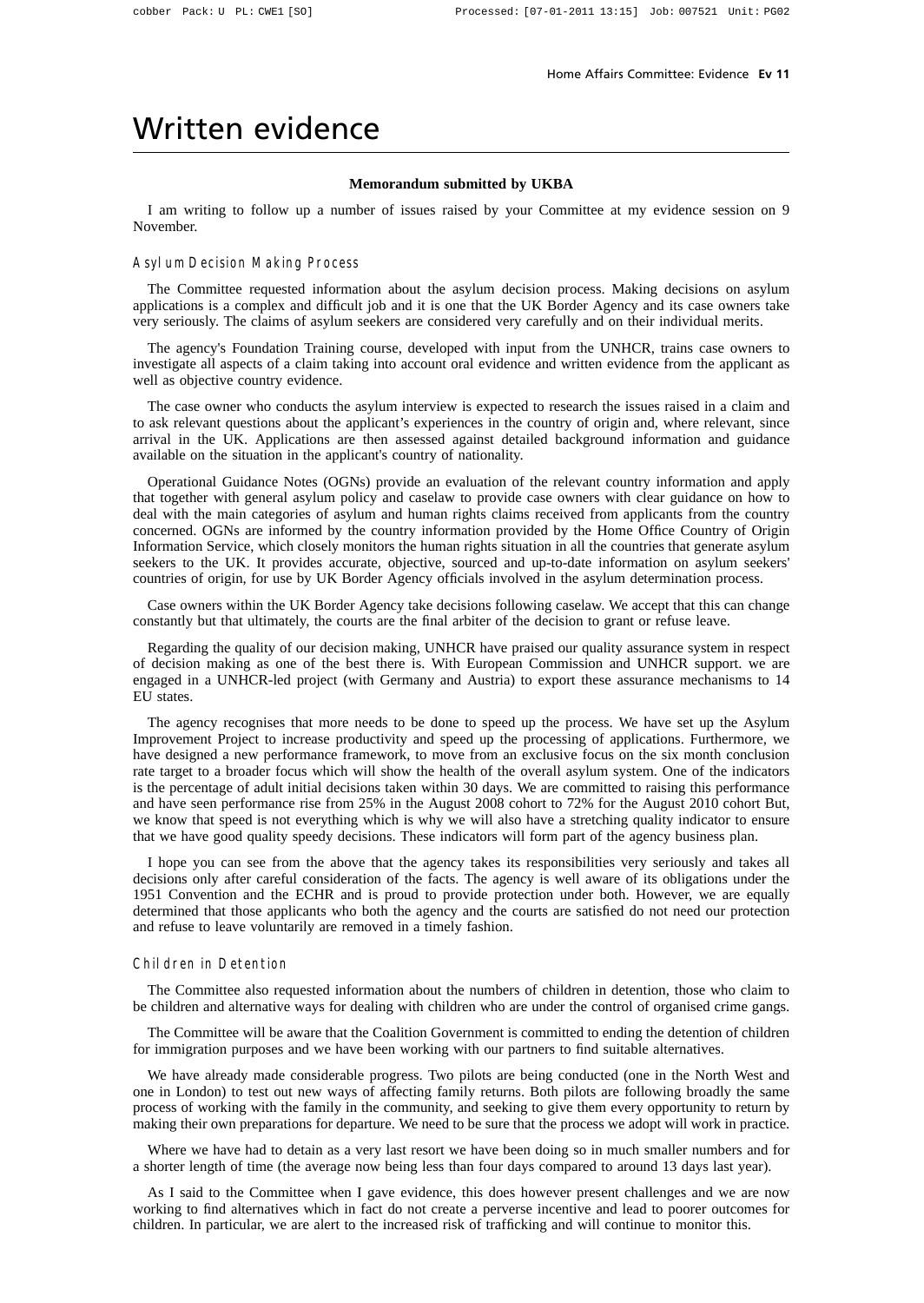The Committee also asked about the number of asylum applicants whose claim to be a child is disputed by the UK Border Agency and while that has reduced significantly over the last year—270 age disputes were recorded for the first six months of 2010, which is 62% lower than the same period in 2009 (705)—we continue to monitor this closely.

#### Rule 35 of the Detention Centre Rules

The Committee requested further information about the publication of the audit of the implementation of Rule 35 of the Detention Centre Rules 2001. Rule 35 relates to special illnesses and conditions, and the circumstances in which the medical practitioner at an immigration removal centre must report and handle those special illnesses and conditions. I can confirm that an evaluation into Rule 35 is presently being conducted. The main areas of focus (response compliance and timescales) were suggested by the Medical Foundation and other NGOs. Following internal discussion in September, it was decided to publish the report later than planned to allow for further valuable analysis to be undertaken. We have given a commitment to advise Ministers of our findings on this issue by the end of November prior to publishing the report before the end of 2010. I will ensure that the Committee receives a copy once the report is published.

#### Cost of the Facilitated Return Scheme

I informed the Committee in my letter of 4 February 2010 that we expected the cost of the Facilitated Return Scheme (FRS) in 2009–10 to be approximately £6.3 million. Actual expenditure for the year was £7.1 million (inclusive of £2.3 million of EU funding). The higher spend was due to higher than expected numbers of foreign nationals taking up the scheme FRS had accounted for around 30% of the 5,530 foreign national prisoner removals in 2009, but that proportion increased to around 50% in the first two quarters of 2010 (against total removals of 2425).

The cost of running the scheme in 2010–11 is currently estimated at £9.7 million (including up to £2.7 million of EU funding). It is anticipated that the lower package values awarded from 1 October 2010 will mean an overall reduction in expenditure on the scheme In future. The financial impact may not be immediate though, as those approved for FRS prior to 1 October 2010 and removed by March 2011 will have six months from the date of their return to claim the assistance, and will still be entitled to claim the higher values offered under the previous terms of the scheme. I remain of the view that FRS is a practical solution which saves the taxpayer money in the long-run, and means foreign criminals can be removed as soon as possible denying them the opportunity to re-offend or prolong the process with frivolous judicial challenges.

#### Mr Jimmy Mubenga

Finally, I need to clarify that the Person Escort Record (PER), a copy of which I gave to the Committee, is currently used by the police and the Prison Service and is now being piloted by the agency. Mr Mubenga's information was not recorded on this particular form but on a collection of forms throughout the time he was with us. I can assure the Committee that he had a full risk assessment which considered his conduct and known medical records as provided by a qualified medical practitioner, and the information was made available to the escorts. I enclose a blank copy of the actual form used in his case.<sup>1</sup>

One of the reasons we are piloting the PER is to ensure that risk assessment is conducted in a uniform manner and is recorded in a common format. I trust this letter assures you that we nonetheless take risk assessment very seriously.

I will write to you again In March 2011 with my next update letter.

*November 2010*

#### **Statistics from House of Commons Library**

#### Deportation of Foreign National Prisoners (FNPs)

Up to the end of June 2010, the UKBA has removed/deported 2,425 FNPs.

A total of 5,355 foreign national prisoners were removed in the financial year 2009–10. This was below the UK Border Agency target which was to remove 6,000 foreign national prisoners in 2009–10.

Information for Q3 2010 is due to be published on 25 November 2010—*Control of Immigration Statistics, Quarterly Statistical Summary*, Home Office

<sup>&</sup>lt;sup>1</sup> Not printed.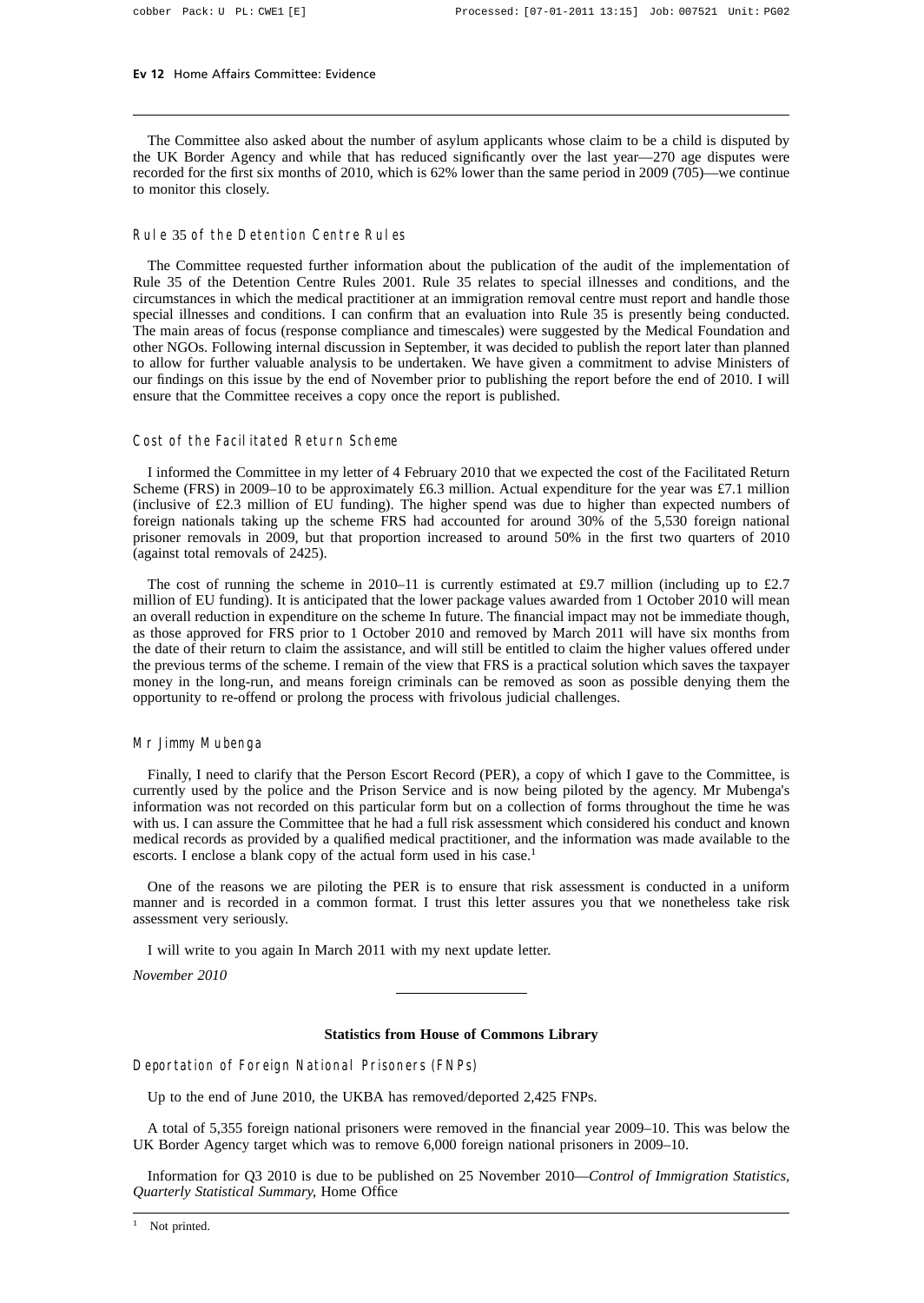

#### **Fig 1: Foreign national prisoners removed/deported by calendar year**

#### The 1,013 Cases of FNPs Released Without Consideration for Deportation

Excluding the eight duplicate records identified, there are 1,005 unique cases of FNPs released without consideration for deportation. The progress and outcome of these cases, as at 22 October 2010, is summarised in Figure 2.





The outcomes broken down by seriousness of offence are illustrated in Figure 3. It shows, for instance, that of the 43 most serious cases deportation was the outcome in two-thirds of cases. Among the "more serious" and "other" category of offenders non-deportations were higher than deportations.

A higher proportion of the "most serious" cases have been concluded (93%) than the "more serious" (82%) and "other" (77%).



In total 70 released FNPs have not been located of which one served a sentence for "most serious" offence and three for a "more serious" offence.

The pie chart below simply shows the 1,005 cases by seriousness of offence: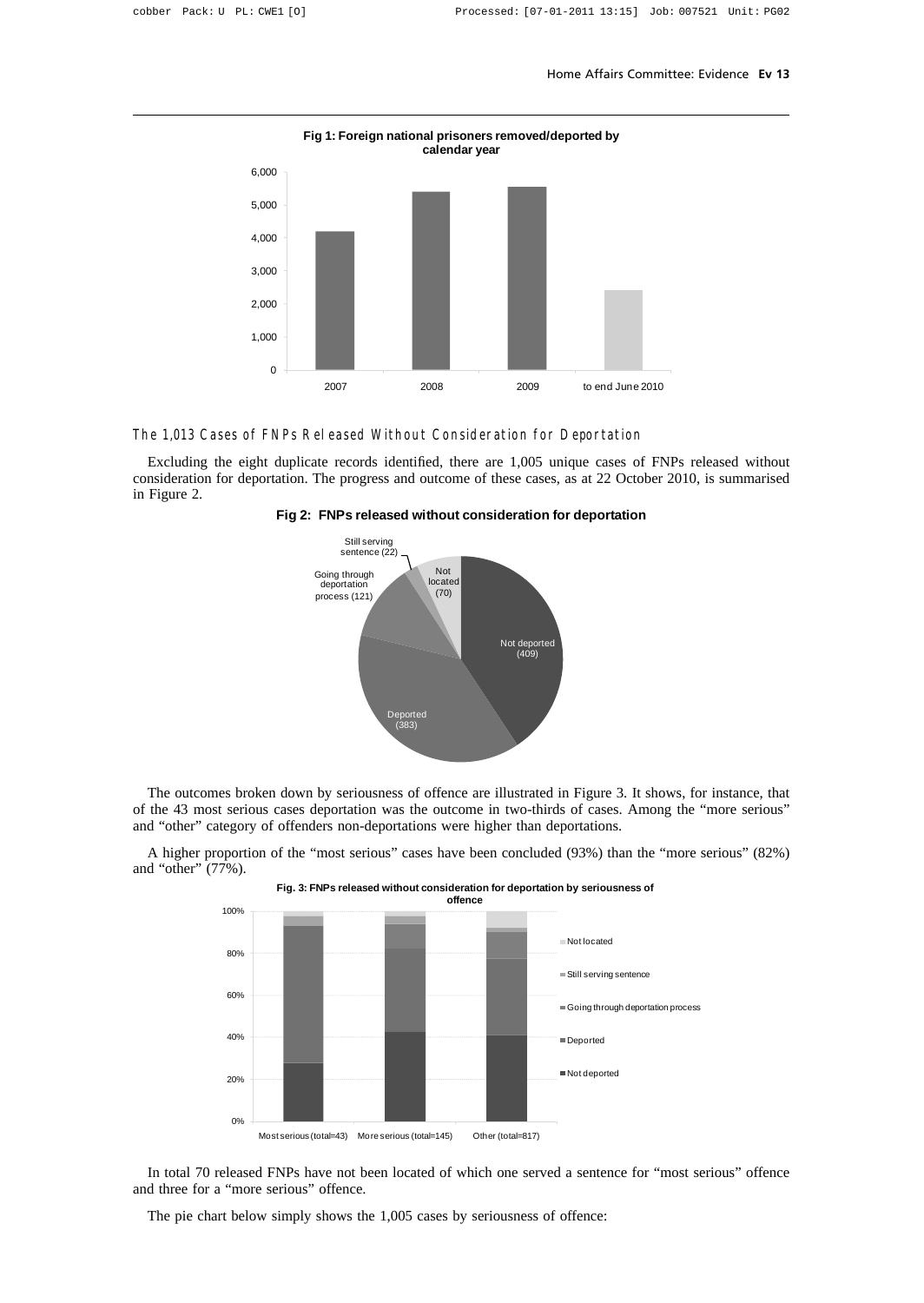

#### Asylum Cases—The "Legacy" Backlog

The chart below shows the number of cases remaining in the legacy backlog between July 2006 and September 2010, based on previous letters from the UKBA/BIA to the Select Committee. Also shown is a simple projection of the size of the backlog to summer 2011 (dotted grey line), based purely on the rate of clearance since July 2006.



Finally, the pie chart shows the outcomes of the 334,500 cases dealt with in the legacy backlog to the end of September 2010. The "others" category has been further broken down in the smaller pie. Note that subtracting all the individual conclusion categories provided in the letter (removals, grants, duplicates, errors, EU nationals, controlled archive) from 334,500 still leaves 8,000 cases not accounted for. These have been assigned to the [Other] category in the smaller pie.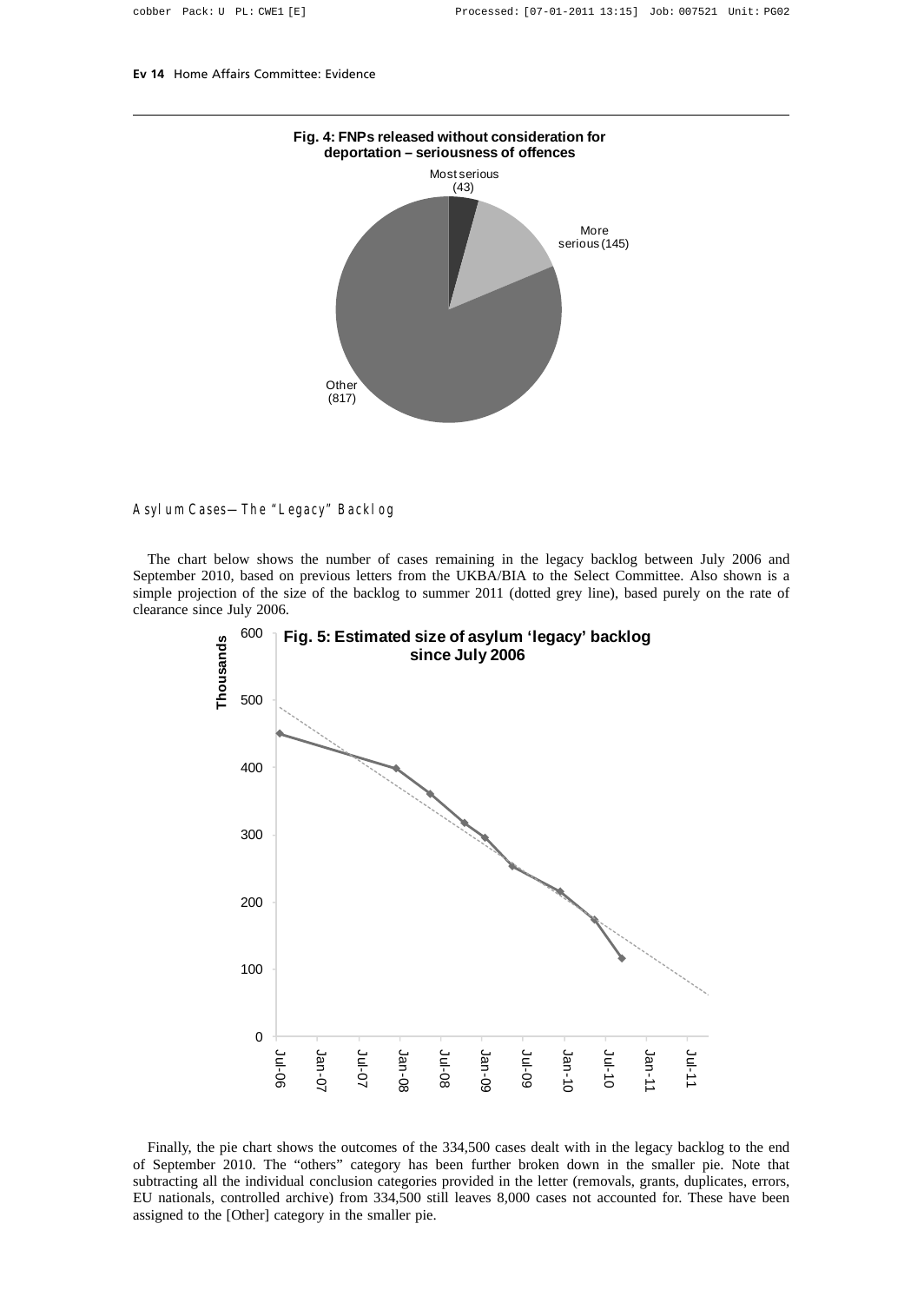

Note A: the [Other] category is the remainder of cases after all other outcomes listed in the UKBA letter of 19 July had been subtracted from the 277,000 total.

#### **Letter from the UK Border Agency dated 1 November 2010**

I am writing to provide the Committee with information on our progress with deporting foreign criminals and our conclusion of the caseload of historic asylum cases (legacy cases) since my previous letter of 19 July 2010.

As with my letters to the previous Committee, the information provided here is subject to revisions for the same reasons I have set out to the Committee before regarding data quality.

#### Introduction

1. We have consulted on a limit on non-EU economic migration to the UK and I know that the Committee will be producing a report. The Home Secretary expects to make an announcement by the end of the year. We are working with our corporate partners on ending the detention of children for immigration purposes and exploring new ways to improve the current asylum system to speed up the processing of applications.

2. In general, the position on new asylum cases remains promising. Intake remains at a historic low, in contrast to significant rises in intake experienced across the EU, including in France and Germany. Since the start of the financial year, we have seen a gradual and sustained increase in case conclusion performance from 50% in September 2009 to 55% in February 2010. The January cohort closed on 59%, the best non-June cohort since the New Asylum Model (NAM) began. At the same time, NAM removals have been on an upward trend since 2008. We are far from complacent and recognise that much more needs to be done. We have set up the Asylum improvement Project to increase productivity and speed up the processing of applications. I do, however, believe that we have a solid base of performance to build on.

3. This summer also saw an intensified period of nationwide enforcement action by the UK Border Agency working with the Serious Organised Crime Agency and police forces across the country to crack down on a range of immigration offences including illegal working, sham marriages, bogus colleges and organised crime. Over 400 operations between July and September have resulted in over 800 arrests with at least £500,000 cash seized under the Proceeds of Crime Act (POCA). Many of these investigations are ongoing.

#### Foreign National Prisoners (FNPS)

#### *Focusing on high harm removals*

4. Published information shows that in the first two quarters of 2010, we removed or deported  $2.425<sup>2</sup>$ foreign criminals from the UK. The total number of removals, deportations or voluntary departures from the UK in the same period was approximately 29,1702.<sup>3</sup>

5. The criminals removed during this period included 33 individuals found guilty of murder, attempted murder or causing death, over 160 sex offenders and over 800 drug offenders. Of the drug offenders removed,

<sup>2</sup> January to March 1,225; April to June 1,200. Source: Control of Immigration: Quarterly Statistical Summary, United Kingdom first and second quarters 2010. This compares to 2,720 over the same period in 2009 (after data cleansing).

January to March 15,040; April to June 14,130. Source as above.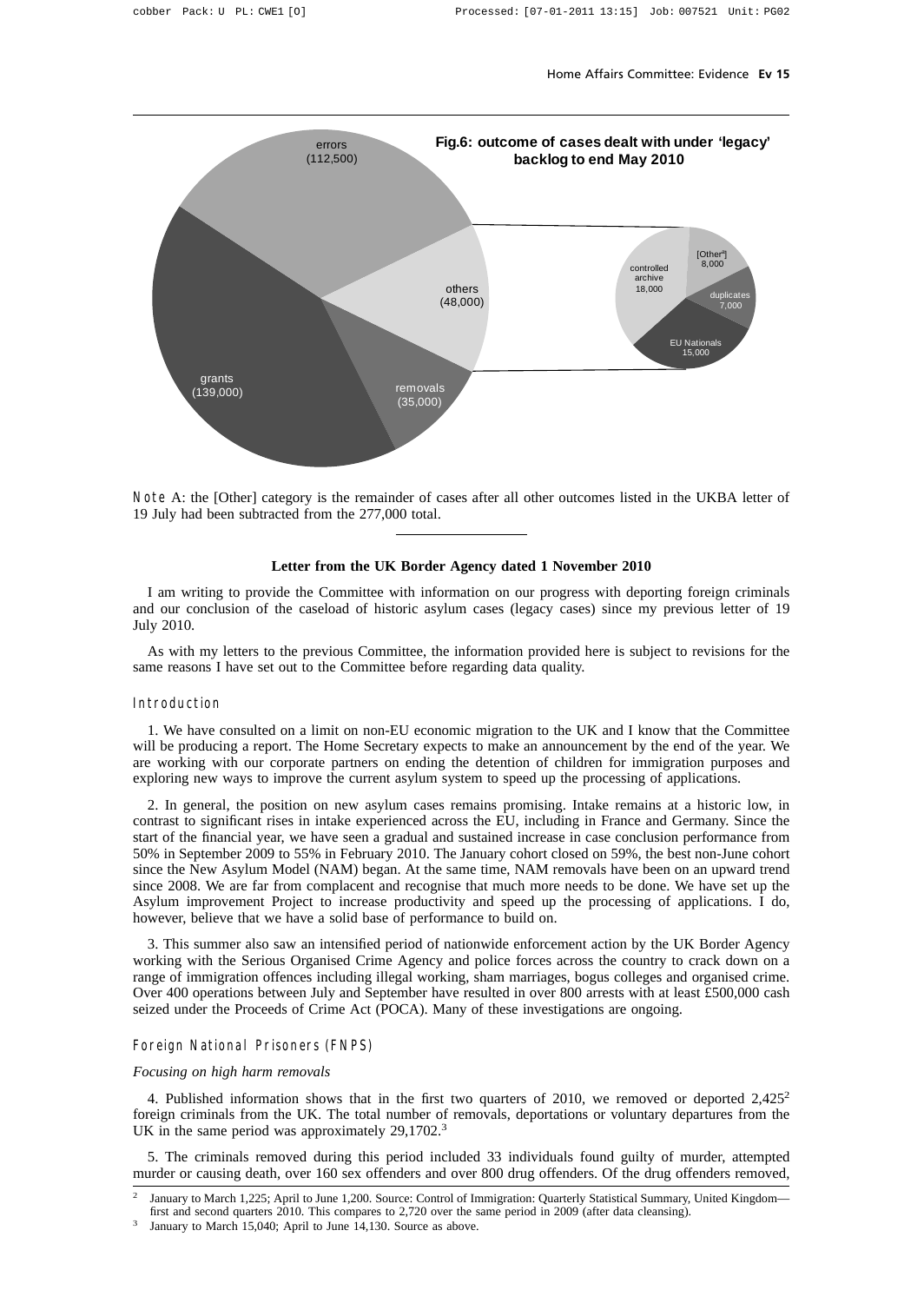almost 500 were convicted of the production or supply of drugs, over 100 were convicted of possession with intent to supply, and almost 200 were convicted of the importation of drugs<sup>4</sup>.

6. We are reviewing our current performance framework in relation to how we manage our delivery of foreign national prisoner removals. This will include moving to reporting performance by financial year rather than calendar year*.* My quarterly updates to the Committee in the future will be aligned with this revised framework.

#### *Foreign national prisoners released without consideration for deportation*

7. I am providing the Committee with the following update on the progress we are making on the cases of the 1,013 foreign prisoners who in 2006 were found to have been released without consideration for deportation. These figures are accurate as at 22 October 2010.

| No of cases<br>concluded<br>Of whom x have<br>been deported or<br>removed | Cases still going | Number of<br><i>through the individuals serving</i><br>deportation process a custodial sentence | Not located | <b>Total</b> |
|---------------------------------------------------------------------------|-------------------|-------------------------------------------------------------------------------------------------|-------------|--------------|
| 800<br>383 have been<br>deported or removed                               | 121               | 22                                                                                              | 70          | 1,013        |

8. We continue to make steady progress with these cases despite their age and complexity and we have removed a further five cases since my last letter in July, including one drug offender who had served a five year sentence. You will also note that three more individuals have been located since I last reported, including two drug offenders.

9. I have set out a detailed update on these cases in the table below, broken down by seriousness of offence.

|              | Cases<br>concluded | (of which removals/<br><i>deportations</i> ) | Cases going<br>through<br>deportation<br>process | Nos. Still<br>serving<br>custodial<br>sentence | Not<br>located | <b>Total</b> |
|--------------|--------------------|----------------------------------------------|--------------------------------------------------|------------------------------------------------|----------------|--------------|
| Most serious | 40                 | (28)                                         | $\theta$                                         |                                                |                | 43           |
| More serious | 119                | (57)                                         | 17                                               | 6                                              | 3              | 145          |
| Other        | 633                | (298)                                        | 104                                              | 14                                             | 66             | 817          |
| Duplicates   | 8                  |                                              |                                                  |                                                |                | 8            |
| <b>Total</b> | 800                | (383)                                        | 121                                              | 22                                             | 70             | 1,013        |

10. Details of the 417 concluded cases that did not result in removal or deportation are as follows:

|                            | Most serious                | More serious | <i>Other</i> | Duplicates | <b>Total</b> |
|----------------------------|-----------------------------|--------------|--------------|------------|--------------|
| Appeal allowed             |                             | 24           | 66           |            | 92           |
| British citizen            |                             | 21           | 58           |            | 81           |
| Irish citizen              |                             | 2            | 8            |            | 10           |
| Exempt                     | 4                           | റ            | 16           |            | 22           |
| Deport criteria<br>not met |                             | 8            | 107          |            | 117          |
| Other reasons              | $\mathcal{D}_{\mathcal{L}}$ |              | 80           |            | 87           |
| Duplicates                 |                             |              |              | 8          | 8            |
| <b>Total</b>               | 12                          | 62           | 335          |            | 417          |

11. You will note that the further two cases which have been concluded but not removed are in the 'other' category of offence. One of these individuals was allowed to stay following an allowed appeal and in another case, deportation was not pursued in view of strong grounds under Article 8 Human Rights.

#### *Facilitated Return Scheme—Changes from 1 October*

12. In my letter of 4 February to the Committee, I provided details of the Early Removal (ERS) and Facilitated Return Schemes (FRS). Due to the current economic situation it has been decided to reduce the amount of assistance given to those who leave the country under the Facilitated Return Scheme. The Facilitated Return Scheme is a practical solution that not only saves the taxpayer money in the long run, but also means foreign criminals are removed as soon as possible denying them the opportunity to re-offend or drag out the removal process with frivolous judicial challenges. Every day that a foreign national is held in prison costs the

The figures relating to offence types are based on internal management information and should therefore be treated as provisional and subject to change.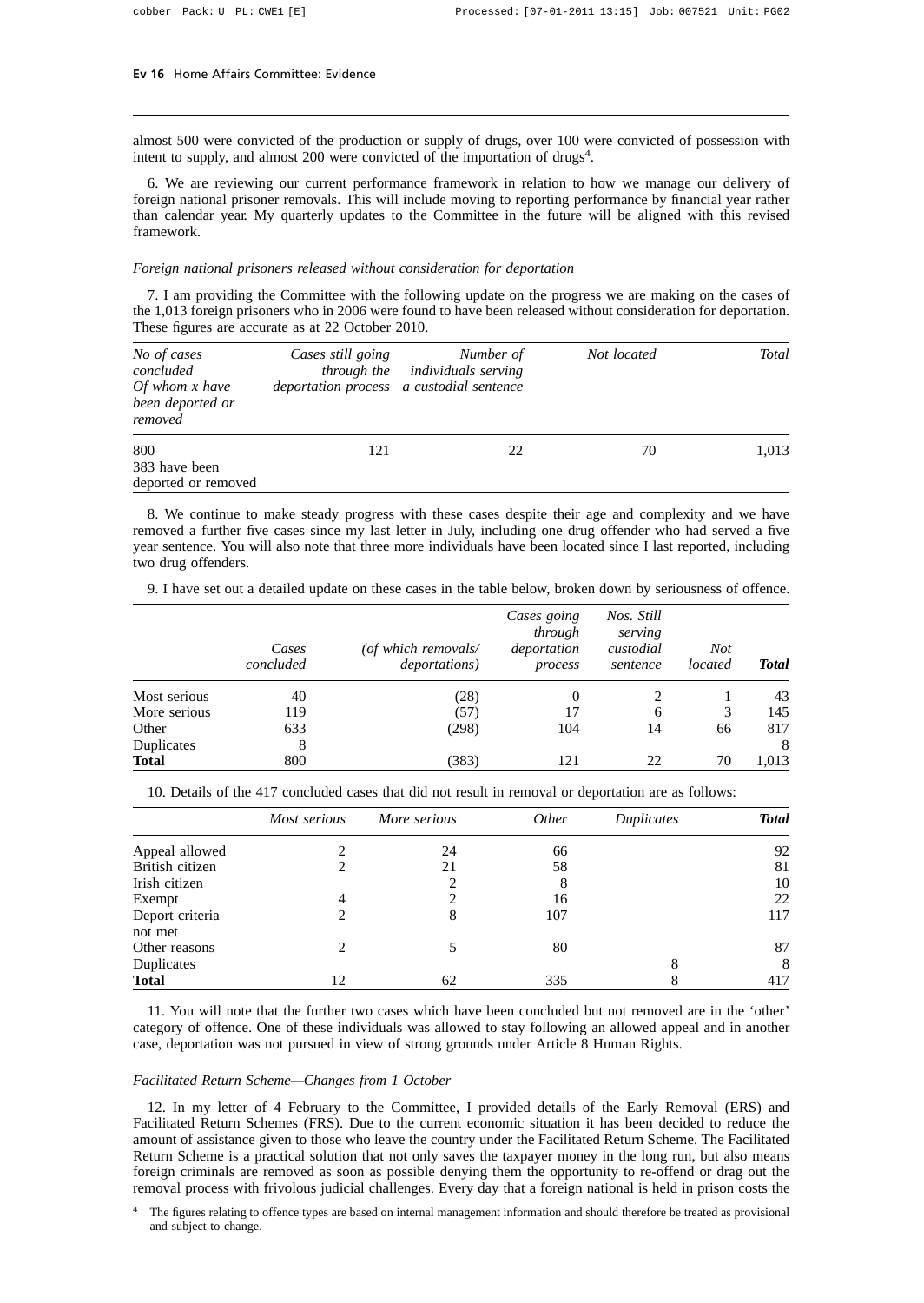tax payer money—that is why they should be removed from the UK at the earliest opportunity. As of 1 October 2010, those who apply for and are accepted for the scheme will receive a payment of between £750 and £1,500 to help them build a new life on return to their home country. Individuals continue to receive £500 on a pre paid card when they leave the UK. In order to obtain the balance, they are required to contact the International Organization for Migration within a month of return to their home country with evidence of how they intend to use the money (for example, accommodation, starting a business or medical expenses).

13. We are removing more foreign national prisoners each year during the ERS period and/or through FRS. It is estimated that in 2010 approximately a third of all foreign national prisoner removals will occur before the end of sentence. Although the impact of the changes to FRS is unknown at this time, it is anticipated that the scheme will continue to deliver significant foreign national prisoner removals in 2010.

#### Resolution of Older Cases

14. The UK Border Agency continues to make good progress in clearing the asylum backlog and had cleared 334,500 cases at the end of September 2010, which is an increase of 57,500 cases since I updated you in July. Of the 334,500 cases, 42% were grants, 11% were removals, and 48% were "other" conclusions. These rates continue to remain relatively stable.



#### CONCLUSIONS AS REPORTED TO HASC

15. We are determined that those who should not be in receipt of support are taken off it and we have now concluded a further 8,100 supported people's cases (supported in the life of the Programme).

#### Controlled Archive

16. There are now 18,000 cases in the concluded controlled archive, in my previous letter I explained that there were around 20,000 cases that had been in the controlled archive for less than six months. Some of these cases have now matured. We expect this number to rise with 43,000 controlled archive cases reaching the six month stage within the next reporting period and so a significant amount of case work that has yet to be reported will be reflected in my next update.

#### Transitional Costs Fund

17. The agency has written to all Local Authorities with details of the final reimbursement scheme that will be made available to them to claim back additional costs that they have incurred as a result of clearing the backlog.

#### Outstanding Migration Cases

18. The estimated 40,000 outstanding migration cases continue to be managed by a small team in Manchester and they have now cleared 2,450 cases, which breaks down as 350 grants and 2,100 other conclusions.<sup>5</sup> The majority of the other conclusions were cases where the person had already been granted leave and the electronic record needed updating. In addition, some of these cases had duplicated records which have now been deleted. As work to clear the asylum backlog draws to a close, the agency will devote more resource to clear the nonasylum backlog by summer 2011.

<sup>5</sup> These figures are from local management information records which are subject to change and are not national statistics.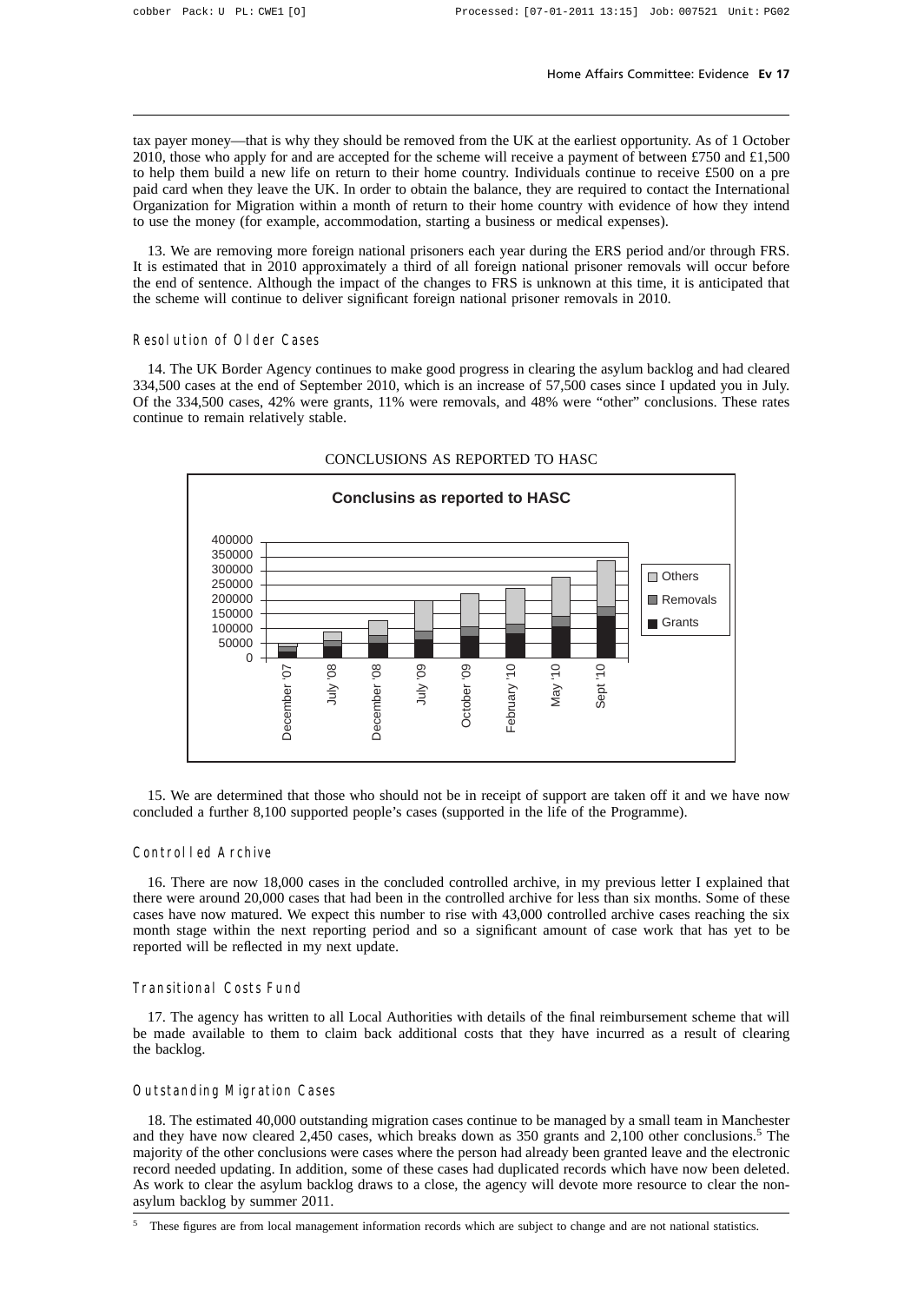#### Writing Out to Applicants

19. All remaining legacy cases will have passed through the cleansing "front-end" process by mid-December. This means that the agency will have written out to the majority of the remaining applicants by this time. This will confirm to applicants that they are part of the backlog and also offer them the opportunity to provide further information about their cases, All applicants should therefore be very clear about the status of their case at this point. I am confident that we remain on track to complete the programme by summer 2011.

#### **Annex A**

#### CLEARING THE BACKLOG OF OLDER CASES—PROGRESS TO DATE (AS OF 30 SEPTEMBER 2010)

#### **Table 1.1**

#### CONCLUSIONS6 BY MAIN APPLICANT AND DEPENDANTS

|                     |         | Total number concluded Of which, main applicants | Of which dependants |
|---------------------|---------|--------------------------------------------------|---------------------|
| Removals'           | 35,000  | 32,500                                           | 2,500               |
| Grants <sup>8</sup> | 139,000 | 91.500                                           | 47.500              |
| Others <sup>9</sup> | 160,500 | 141,000*                                         | 19.500              |
| Total               | 334,500 | 265,000                                          | 69,500              |

*NB. Rounded to nearest 500. Figures may not sum due to independent rounding. \*Includes 8,000 concluded cases in live locations also counted in this category*

#### **Table 1.2**

#### CONCLUSIONS ON SUPPORTED10 CASES

| Main       | 35,500        |
|------------|---------------|
| Dependants | 36.350        |
| Total      | $71,700^{11}$ |

*Rounded to nearest 50. Figures may not sum due to independent rounding*

#### Removals and Voluntary Departures

#### **Table 2.1**

#### REMOVALS AND VOLUNTARY DEPARTURES, BY AGE OF CASE

| <b>Nationality</b>         | <b>Total</b> |
|----------------------------|--------------|
| Turkey                     | 3,000        |
| Afghanistan                | 3,000        |
| Iraq                       | 2,700        |
| China                      | 2,400        |
| Pakistan                   | 1,950        |
| India                      | 1,850        |
| Kosovo                     | 1,550        |
| Iran (Islamic Republic of) | 1,550        |
| Nigeria                    | 1,400        |
| Sri Lanka                  | 1,300        |

*Rounded to nearest 50, count of People*

<sup>6</sup> Case conclusions: Cases are taken to a logical conclusion, including removal, grant of a period of stay within the UK and closure of the cases through updating of CID records where actions hadn't previously been recorded.

<sup>7</sup> Removals: Deportations, Extradition, Enforced Removals and Voluntary Departures, assisted and unassisted—Commissioned by Case Resolution Directorate. Count of People.

Case conclusions Cases are taken to a logical conclusion including removal, grant of a period of stay within the UK and closure of Grants: Cases granted some form of leave, be it limited or indefinite commissioned by Case Resolution Directorate. Count of Case ID.

<sup>9</sup> Others: In these cases Case Resolution Directorate has determined that an action has occurred that led to a grant of some form of leave, or removal that wasn't recorded on the Case Information Database. This also includes duplicate cases that have been deleted from Case Information Database. In all circumstances Case Resolution Directorates actions have been to update or delete the Case Information Database with the appropriate information: Count of Case ID, count of Person ID.

<sup>10</sup> Cases that were on support between 5 March 2007 and to date of the report.

General: Conclusion data is sourced from the Case Information database. Supported data is sourced from ASYS (Asylum Seeker Support System)

<sup>11</sup> In my previous letter I reported that the agency had taken 77,500 people off support. This has since been found to be incorrect and the figure should have been 63,600 (29,750 main and 33,850 dependants). This error was due to a failure of an internal processing function inbuilt within excel. which led to an over count This issue has since been resolved and this over count will not occur again.